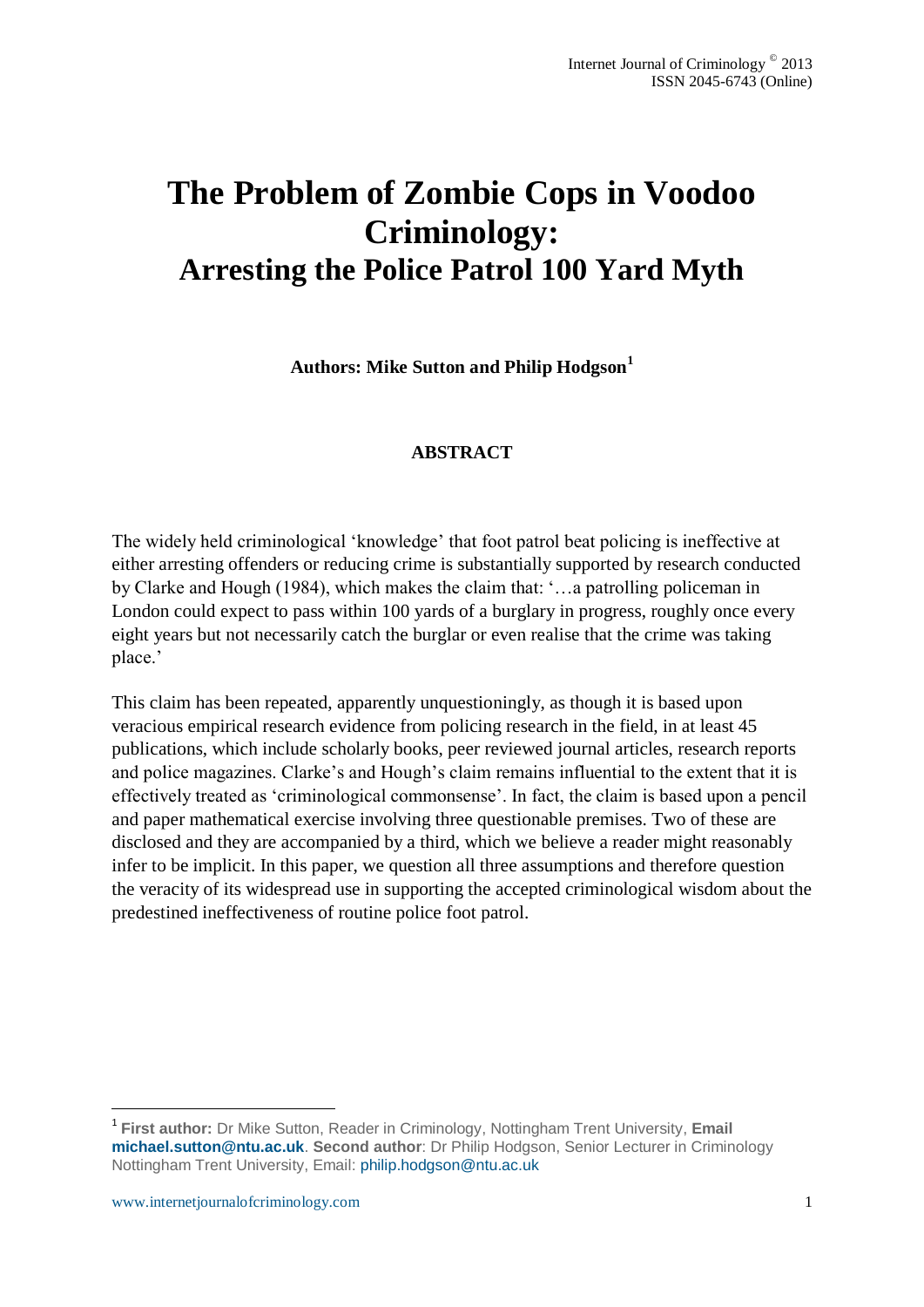# **Acknowledgements**

The authors are particularly grateful to Professor Simon Holdaway of Nottingham Trent University and Sheffield University for his expert knowledge, unswerving support and critical guidance.

\*This article is based upon a paper presented at the New National Deviancy Conference (2011) in York, England, by Sutton, Hodgson and Hamilton entitled: The Problem of Zombie Cops in Voodoo Criminology. The article has undergone open peer review by academic experts, front line police officers and police executives for an international criminology journal (03.07.2012).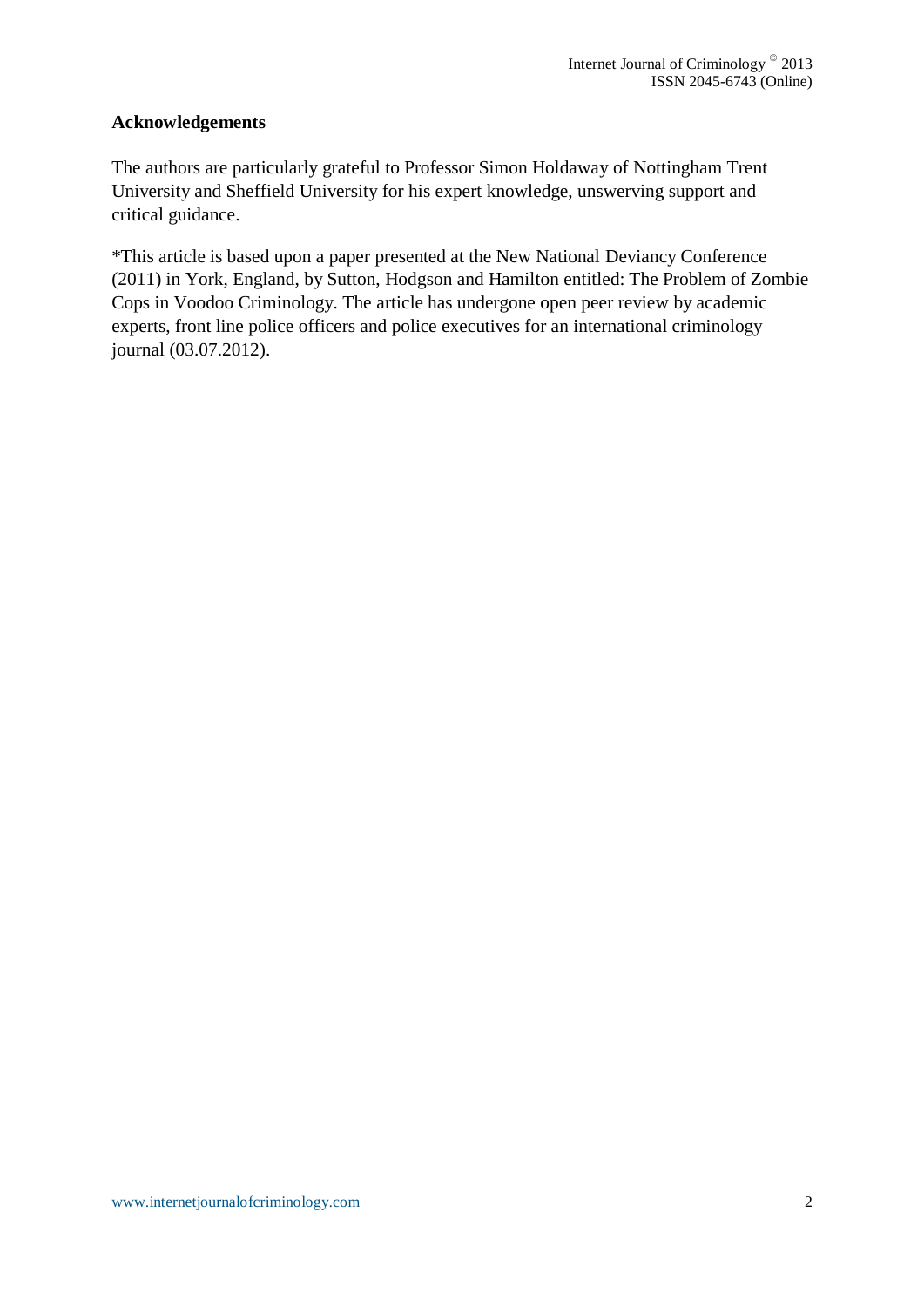# **Introduction**

This paper challenges the veracity of a widely cited claim that is frequently used to support arguments that foot patrol beat policing is inherently ineffective at either arresting offenders or reducing crime. It is important to assert at the outset that the main aim of this paper is not to question the body of published empirical research into the effectiveness of beat patrol policing, nor is it to focus in detail upon what beat patrol policing actually involves. Rather, it is to reveal the extent to which a claim made about the effectiveness of beat policing, which is not based upon empirical evidence but based upon unrealistic premises, has become a pervasive, pathological myth that has undoubtedly influenced the published work of many influential academics who appear to believe that it is based upon empirical evidence.

The claim, which was first made in a Home Office research study into the effectiveness of beat policing (Clarke and Hough 1984: 7) is that:

'…a patrolling policeman in London could expect to pass within 100 yards of a burglary in progress, roughly once every eight years but not necessarily catch the burglar or even realise that the crime was taking place.'

In Britain, the USA and Canada policing policy makers, politicians, journalists and many academics have repeated the claim to the letter over the past 28 years, and it continues to be cited as 'evidence based research' in order to support arguments against both police and public demands for resources to be made available for more police officers to be assigned to patrol the streets, most recently by Wilson (2011a):

'The usual "common sense" cry here is that more patrolling police officers would both prevent burglary and help the detection rate to rise. Yet a Home Office study into the effectiveness of patrolling, conducted in the early 1980s, discovered that a bobby on the beat in London was likely to pass within 100 yards of a burglary in progress once every eight years. The same study went on to acknowledge that the patrolling officer would not necessarily realise that the burglary was taking place, or have much chance of catching the culprit.'

The publications referenced in Table 1 indicate widespread acceptance of the claim. We have verified 45 sources that cite and unquestioningly quote the myth as based upon research evidence. None of these 45 publications criticise this claim made by Clarke and Hough (1984), nor do they mention its premises.

Table 1 includes introductory criminology textbooks (e.g. Carrabine et al 2009); policing textbooks (e.g. Reiner 2010); edited collections of contributions by leading authors in their field (e.g. Young 1992); and peer-reviewed scholarly papers (e.g. Crawford 2003). Those familiar with the claim might be surprised to learn that it is not based on empirical policing research conducted in the field, but upon a pen and paper mathematical exercise.

In this paper we examine the evidence upon which the claim is based. We then discuss our findings on the extent of belief in it. Finally, we make some highly tentative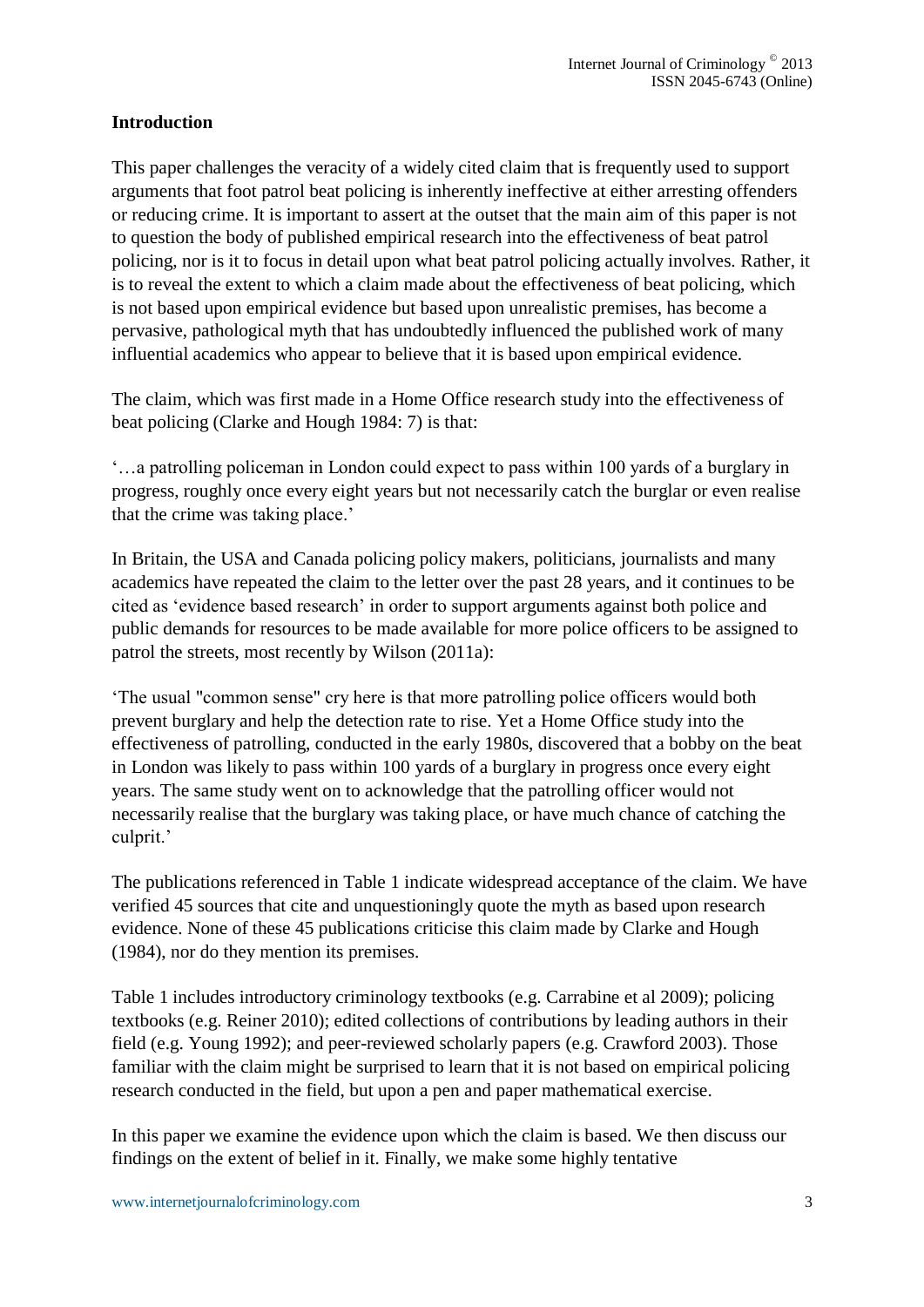recommendations, simply by way of a call for further research, to seek to discover more about the reasons for and implications of what might be called 'criminological myths'.

# **The Underlying Premises of the Claim**

Clarke and Hough's (1984) claim is based upon three key underlying premises, two of which are explained in their report and a third, which appears to be implicit. Firstly, they disclose in a footnote that they assume that police officers on the beat walk at a fixed uniform speed of three miles per hour on foot beats that each contain exactly 1,500 households, eight hours a day, 365 days a year (*Premise A*). Accordingly, therefore, if beat policing is effective it is either because, or in spite of the fact that, contrary to what the criminological literature reveals (e.g. Klinger 1997; Centre for Social Justice 2009), police officers patrol identical beats like robots and are always patrolling the streets when on duty. The second premise is that crime is equally distributed so that exactly one in 10 properties are burgled at random per year throughout the whole of London (*Premise B*), Accordingly, therefore, if beat patrol policing can reduce crime it will be because of, or in spite of the fact that, contrary to what the criminological literature reveals (e.g. Burgess 1925; Baldwin and Bottoms 1976; Pease 1998, Weisburd and Braga 2006), crime is evenly distributed. The last, apparently implicit assumption (*Premise C)* is that police officers do not interpret the world around them. They do not make choices on the basis of a host of reasons for patrolling this or that street, or giving attention to this or that property, person or object. According to Clarke and Hough's claim, police officers are passive not active. And so it necessarily follows that, if beat patrol policing can reduce crime, it will be because of, or else in spite of the fact that, contrary to what the wider policing literature actually reveals (e.g. Goldstein 1960; Reiner 1985, Loftus 2009), police officers patrol like unseeing and unhearing zombies unable to discriminate between places, times, people and many other features of the world around them. Put another way, this inferred premise is that beat policing involves no responsive, rational or even conscious 'action' (Beccaria 1764).

Firstly, *Premise A* is obviously false because it does not resemble what foot officers do when they patrol public areas. Even in the days before hand-held two-way radio transmitters were in regular use beat police officers did not patrol randomly. Up until the 1960's, for example, they patrolled between a series of contact points at pre-set times (Chatterton 1979), which, although very imperfect, served as a means for communication and officer supervision (Burrows et al 1988). Moreover, officers on beat patrol before the 1960's may not have been particularly effective at catching offenders red handed (Weatheritt 1986), but they were able to provide at least a notional preventative function. This is because their visibility on the street meant the area was receiving routine police attendance, which would have come with at least some increased risk of detection for the careless and for the unlucky offender. Furthermore, these patrol officers could respond to crime related calls for help, and gather criminal intelligence for immediate or future use. Clarke and Hough's calculations, based as they are on Premise A, are patently false whenever directly applied to today's officers, who spend on average of no more than 1 per cent of their working time on foot patrol (Centre for Social Justice 2009). Secondly, *Premise B* is obviously false because research from the time of Burgess (1925) has shown how crime is concentrated in particular geographic locations. In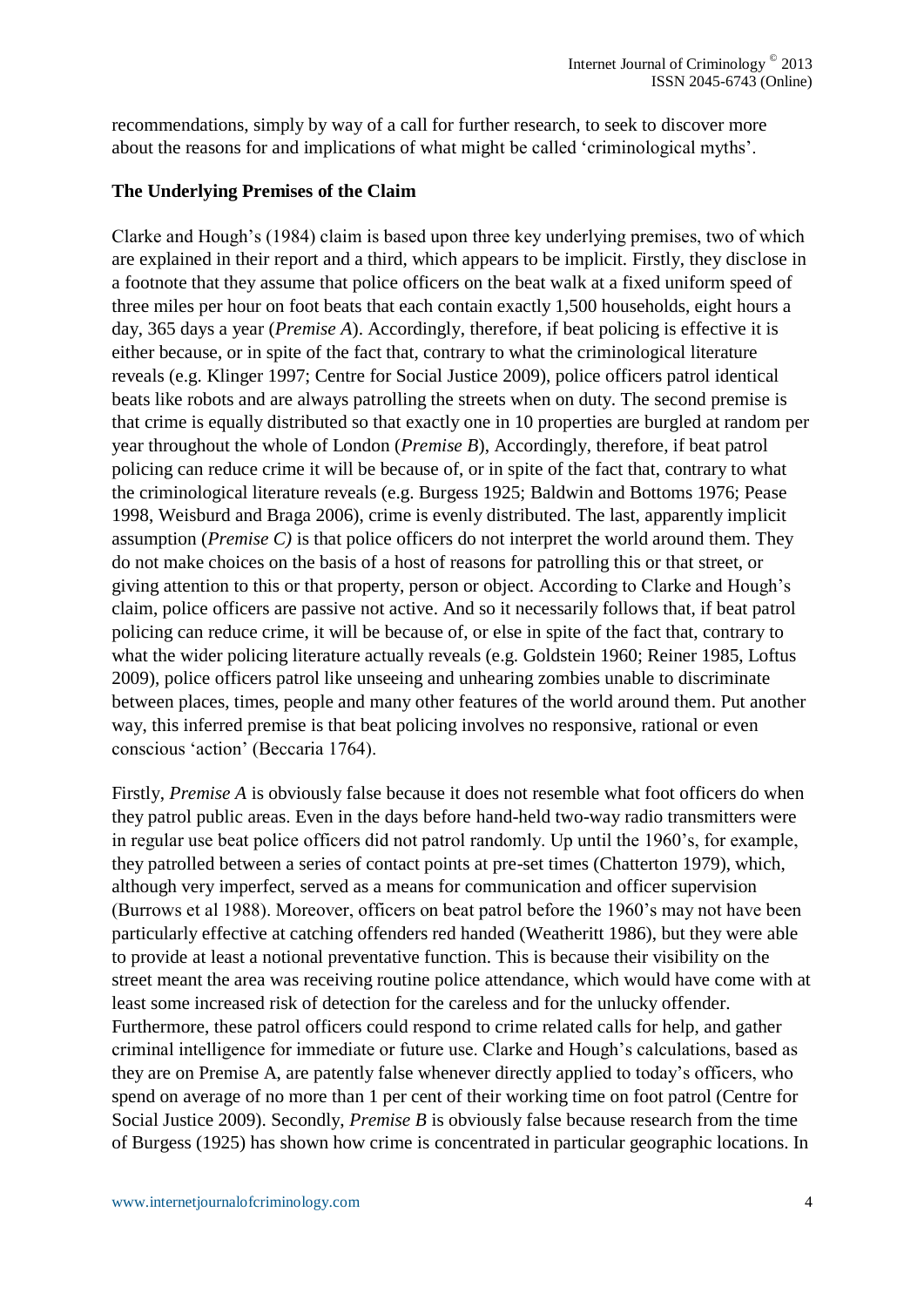fact, all environmental criminology to date shows (Newburn 2007: 589) that: 'One thing that is now well established is that crime is not evenly distributed geographically'.

Finally, *Premise C* is obviously false because it is a fundamental point that all policing requires discretion. Studies of the police occupational culture reveal that around the time the claim was first published the majority of officers were recruited from skilled working class backgrounds (Caine, 1973; Reiner 1982) and practised a 'craft' of policing rather than complying slavishly to rules about where and how they should patrol their beats (Skolnick 1966). These officers relied upon then, as they do today, a considerable degree of personal discretion and reflective practice (Reiner 1985; Loftus 2009), that at even at the very most basic level is of a similar kind to that portrayed by The British Policeman (1959). Policing allows officers discretion to enforce the law and to implement policy, which, in turn, has created a context within which the occupational culture has flourished (Cain 1973; Manning 1977; Holdaway 1983; Loftus 2009).

In sum, the three distinct premises that underpin Clarke and Hough's claim are challenged and in our view negated by research about crime and policing that was current at the time they published their report.

# **The Life and Evolution of the Claim**

The list of publications in Table 1 shows the earliest date we found Clarke and Hough's claim first cited was in a chapter entitled: 'Law order and the state of the left', where assertions about the influential importance of Clarke and Hough's review of policing research, and particularly their claim, are made by Gilroy and Sim (1987: 93):

'The authors found that there was no evidence that either more patrol cars or officers on the beat could reduce crime. In fact, given the present rate of burglaries, the average officer patrolling on foot in London would expect to pass within 100 yards of a burglary once every 8 years. Significantly, they also indicated this kind of research had influenced the thinking of senior police officers.'

The uncritical weightiness that Gilroy and Sim (1987) accord to Clarke and Hough's claim – independent of other evidence from Clarke and Hough's (1984) review of empirical evidence of the effectiveness of policing - is clear; as is their apparent belief that it played a significant role in influencing senior police officers. They even claim that (op cit: 93): 'Sir Robert Mark was one of these chiefs of police who had accepted this view.'

While the claim might appear to have convinced Gilroy and Sim, without published evidence or further research, the possible unique impact it may have had on British police chiefs is something about which we can merely speculate. Although we do cite published evidence below that it failed to influence a former Chief Constable of Humberside. Meanwhile we do know that it has, seemingly, influenced at least one Canadian chief of police who used the claim to assert that random patrolling, whatever that could entail, is ineffective (Parkinson 2009).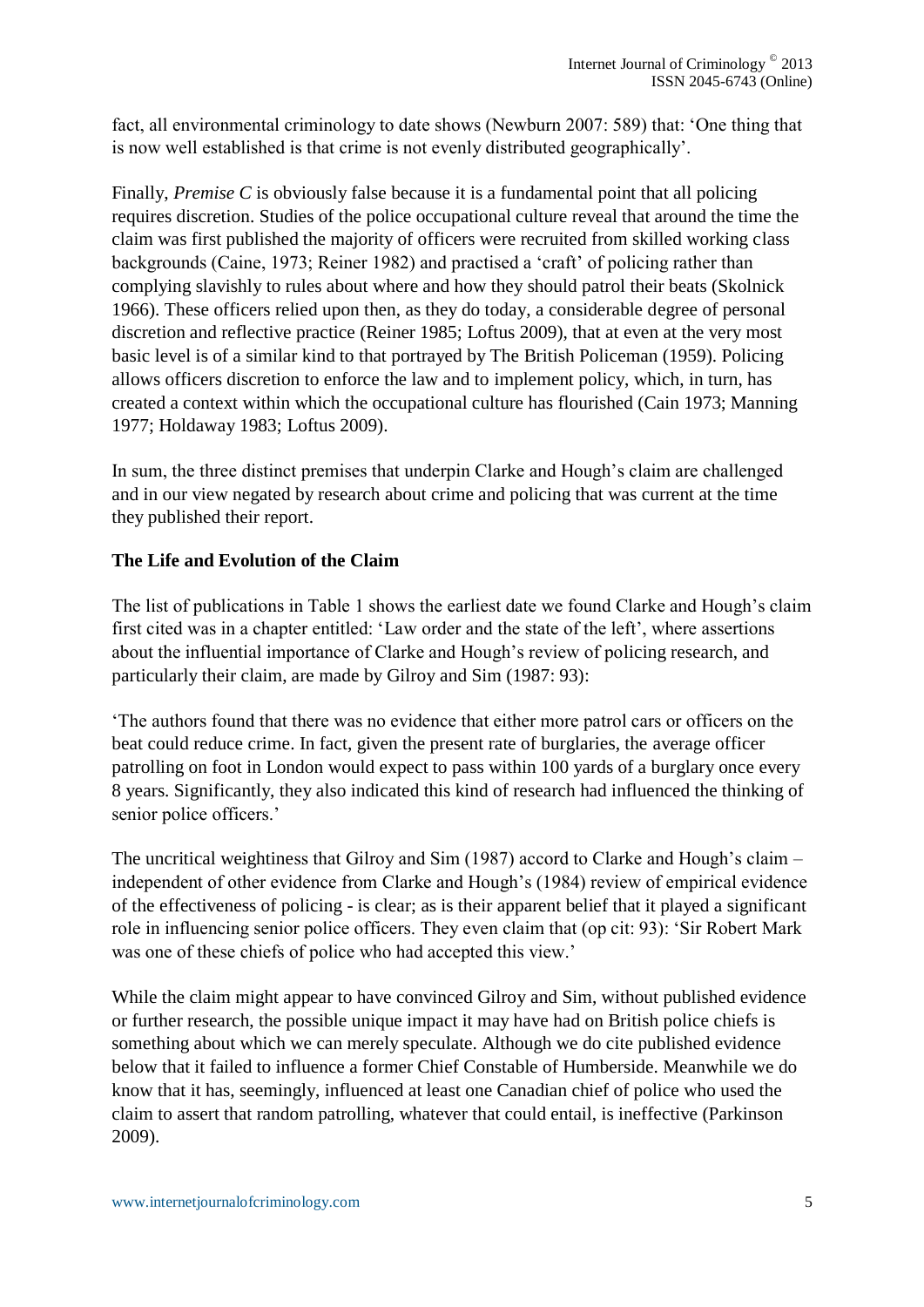We found the claim repeated in the 45 publications cited in Table 1.

| 1. Benjamin, A. (2001)                     | 26. McGlaughlin (2001) p. 58                                  |  |  |
|--------------------------------------------|---------------------------------------------------------------|--|--|
| 2. Bowling and Foster (2002) p. 989        | 27. NACRO (2000)                                              |  |  |
| 3. Brodeur (2010) p. 159                   | 28. National Neighbourhood Watch<br><b>Association</b> (2000) |  |  |
| 4. Burrows and Lewis (1988) p. 2           | 29. Norris (2003) p.254                                       |  |  |
| 5. Carrabine et al (2009) p. 343           |                                                               |  |  |
| 6. Coleman and Norris (2000) p. 123        | 30. Northern Ireland News (2002)                              |  |  |
| 7. Crawford (1999) p. 48                   | 31. Parkinson (2009) p. 6                                     |  |  |
| 8. Crawford (2003) p. 482.                 | 32. Reiner (2000) p.117                                       |  |  |
| 9. Crawford, Lister and Wall (2003) p. 3.  | 33. Reiner (2010) p.149                                       |  |  |
| 10. Davies, Croall and Tyrer (2005) p.147  | 34. Rowe (2009) p. 5.                                         |  |  |
| 11. Dean (2002)                            | 35. Slapper (1999)<br>36. Socialist Review (1994)             |  |  |
| 12. Di Tella and Schargrodsky (2002) p. 15 |                                                               |  |  |
| 13. Di Tella and Schargrodsky (2004) p.    | 37. Sweeney (1992) (column 188)                               |  |  |
| 129                                        | <b>38. The Economist (2001)</b>                               |  |  |
| 14. Dixon (2005) p.7                       | 39. Waller (2006) p, 12                                       |  |  |
| 15. Dixon and Maher (2005) p. 127.         | 40. Wilson, Ashton and Sharp (2001)<br>p.36                   |  |  |
| 16. Duffy (2001)                           | 41. Wilson (2011a)                                            |  |  |
| 17. Ericson and Haggerty (1997) p. 19      | 42. Wilson (2011b) p. 80                                      |  |  |
| 18. Feltes (1993) p. 4                     | 43. Wright (1999) p.20                                        |  |  |
| 19. Feltes (1994) p. 30                    | 44. Writing for Students (2010)                               |  |  |
| 20. Fraser (2003)                          | 45. Young (1992) p. 53                                        |  |  |
| 21. Fyfe (1992) p. 471                     |                                                               |  |  |

**Table 1: Known publications that both cite and quote** *The 100 Yard Myth* **as apparently veracious evidence that beat patrol policing is ineffective.**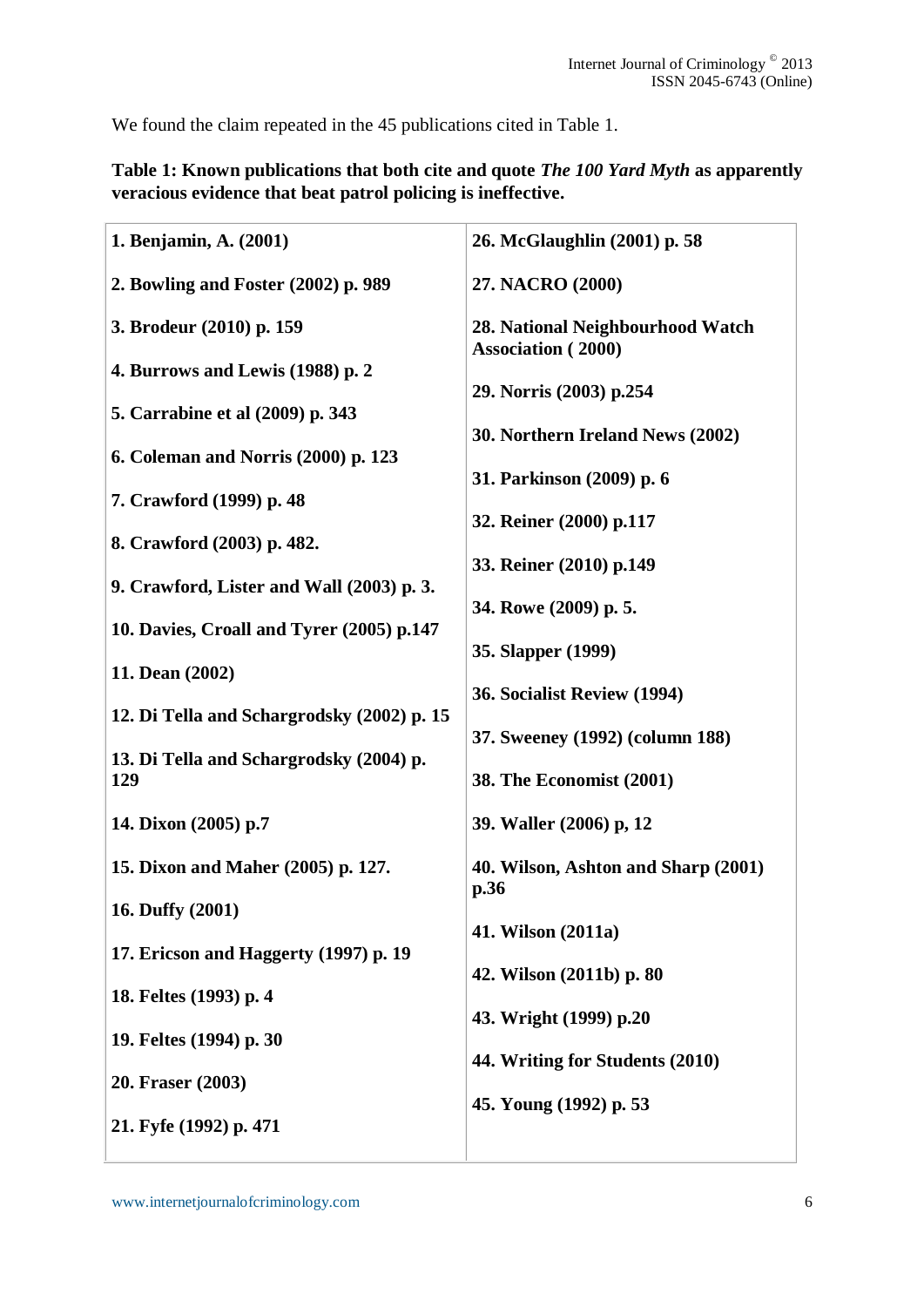**22. Fyfe (1995) p. 762 23. Gilroy and Sim (1987) p. 93 24. Guy (1992) p.4 25. HMIC (2001) p. 84**

Note: the publications in this table are fully referenced in the references section

The list, which we have no reason to believe is definitive, comprises nine academic journal articles, 17 books, five research reports, eight newspaper or magazine articles, two news items, one on-line student essay, one MSC dissertation, one peer-to-peer paper and Sweeney's (1992) speech in the House of Commons. In over half (62%) of these publications the claim is repeated in much the same way that Gilroy and Sim (1987) used it - to argue that research concludes that foot patrol policing is ineffective at detecting or preventing either general crime or else specific types of crime. However, the apparently useful versatility of the claim to support wider areas of research and certain causes, can be demonstrated, by way of just one example, through its deployment to make political arguments for greater rights for victims of crime (Sweeney 1992, column 188):

'It is no good victims relying on the police. A report in the Financial Times today said that a police constable on the beat in London is likely to come within 100 yards of a burglary being carried out only every eight years. We cannot rely exclusively on the police, and must allow the victims to help themselves.'

Another example, which is typical of how Clarke and Hough's claim is, apparently, seen as based on secure research evidence, is a research report on community policing for the Joseph Rowntree Trust, where the authors use it to demonstrate the ineffectiveness of beat patrol (Crawford Lister and Wall 2003: 3):

'While additional patrol remains a pre-eminent demand from the public, its effectiveness as a crime prevention strategy has been questioned by research evidence in the US and UK. In Britain, Clarke and Hough's (1984) research suggested that policing strategies of random patrol, despite their popularity, are a relatively ineffective means of combating crime. They concluded that, on average, a patrol officer in London could expect to pass within 100 yards of a burglary in progress once every eight years and, even then, they would probably not know that a crime was being committed. This conclusion appeared to reinforce earlier American research findings from Kansas and Newark that showed intensified levels of police patrols had no significant impact on crime rates and were scarcely noted by offenders or the general public (Kelling et al., 1974).'

Table 2 provides a breakdown, in five year periods, of the number of times the claim was, as far as we can tell, uncritically repeated. Between 1999 and 2003, which was a period of particularly active citation, Clarke and Hough's claim was cited in at least 20 publications.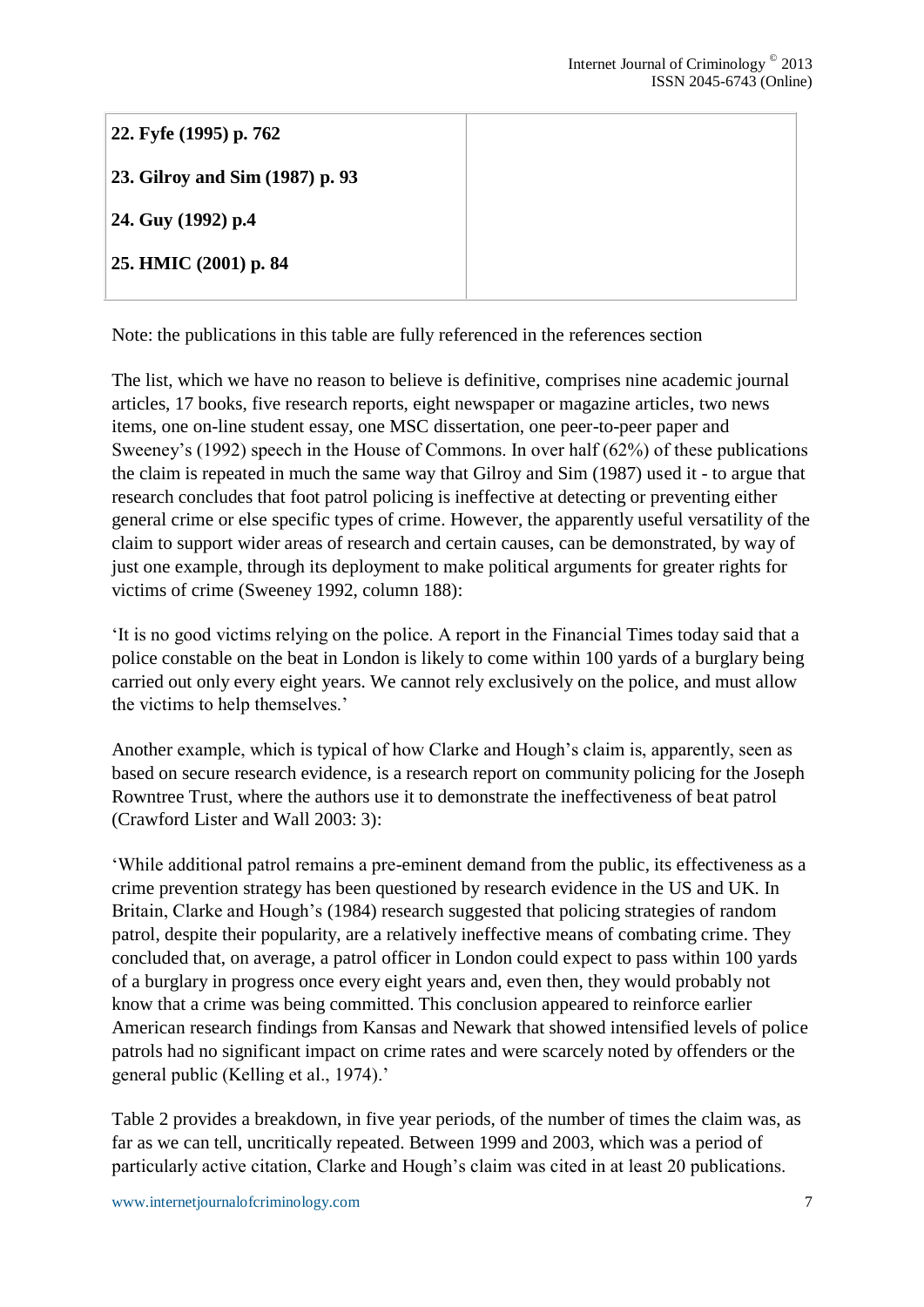The claim can, therefore, be assessed to have gained general acceptance in the academic domain. In the absence of any known quantifiable myth defining measurement criteria, it is on these grounds, and for reasons that should, we hope, require no further explanation or justification, that Clarke and Hough's claim is hereafter referred to, interchangeably, in this paper as either *The 100 Yard Myth*, or else simply as the myth.

An in-depth examination of the various ways the myth has been employed since Clarke and Hough first published their claim is planned as part of a proposed project to more thoroughly asses and understand its reach (Sutton and Hodgson forthcoming). For the meantime, we examine how it is broadly used in all 45 publications cited in Table 1.

#### **How the Myth is Used**

From the date of its creation to the present time of writing we found that the myth is most commonly used to highlight the limitations of beat policing, where it is cited in 28 publications in total (Gilroy and Sim 1987; Burrows and Lewis 1988; Guy 1992; Young 1992; Feltes 1993, 1994; Socialist Review 1994; Fyfe 1995; Wright 1999; NACRO 2000; Coleman and Norris 2000; National Neighbourhood Watch Association 2000; Reiner 2000; Duffy 2001; McGlaughlin 2001; Wilson, Ashton and Sharp 2001; Dean 2002; Crawford, Lister and Wall 2003; Davies et al 2005; Dixon 2005; Dixon and Maher 2005; Waller 2006; Carrabine et al 2009; Rowe 2009; Reiner 2010; Writing for Students 2010; Wilson 2011a, 2011b). The fact that *The 100 Yard Myth* is included in a model undergraduate criminology essay highlights the extent to which it has obtained academic status.

In three other publications the myth is used as weighty evidence to support research findings that the police spend relatively little of their time doing 'front-line' work on the streets (Fyfe 1992; Ericson and Haggerty 1997; Brodeur 2010), which readers might find particularly anomalous given that the myth is based on the assumption that all officers are on patrol eight hours a day for 365 days a year! In two other publications it is used to question the likely usefulness of neighbourhood wardens (Benjamin 2001; Fraser 2003). In two more it is used to explain the importance of local governance (Crawford 1999, 2003); twice elsewhere to discuss the general limitations of the impact of all types of policing on crime (The Economist 2001; Northern Ireland News 2002). In one case it is used to argue that all police officers are not likely to witness much serious crime (Di Tella and Schargodsky 2004), in another to argue for victims' rights (Sweeney 1992), to explain the importance of policing by consent (Slapper 1996), and, as previously mentioned, to argue that random patrolling does not work (Parkinson 2009). It is used once in a review of policing and public reassurance (HMIC 2001), once to explain the growth of CCTV (Norris 2003), once in a general overview of policing (Bowling and Foster 2002) and once to highlight the limitations of policing on terrorism (Di Tella and Schargrodsky 2002).

Despite the various and at times surprising 38 per cent of exceptions we found in the literature, the myth is, as you would have thought, used most frequently for the purpose it was designed, which is to make a convincing case for the limitations of beat patrol policing.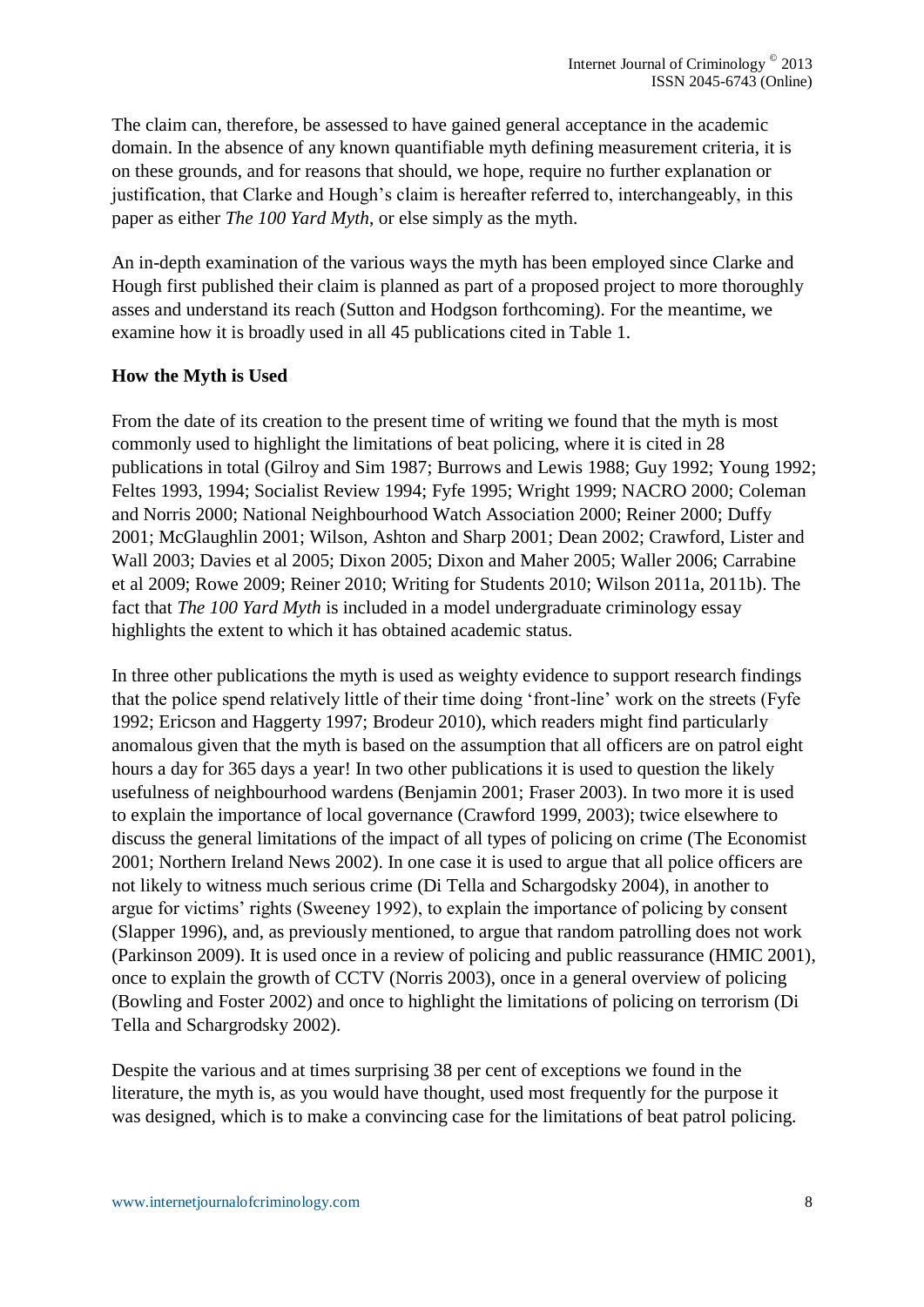# **How the Myth is Viewed**

Given the degree to which it is quoted in scholarly publications, coupled with the apparent lack of scholarly criticism regarding its premises, it seems reasonable to conclude that *The 100 Yard Myth* appears to be widely believed by criminologists and other members of the academic community to be securely supported by empirical data, logical reasoning or some other formal evidence . We suspect this to be so because so many of those who cite it introduce its conclusions with such typical descriptions such as: 'Figures released by the Home Office' (e.g. NACRO 2000), 'Home Office figures show...' (e.g. Duffy 2001) and "…a Home Office study discovered..." (e.g. Wilson 2011a). While such beliefs might be seen as surprising by some outside the field of criminology, the reasons for them remain in need of further research, especially since one of the myth's authors is acknowledged to have admitted to its questionable foundations, but not to its questionable conclusions, in a *right for the wrong reasons* rationalisation, which was discussed by Herbert et al (2007) more than a decade after the claim was published and widely accepted.

In this one publication, Hough (1996, 64) acknowledged that he and Clarke questionably assumed police officers are robotic, but then qualified the result of their calculation by arguing that police patrols, anyway, pose small risk of arrest for most offenders. This open admission is worth quoting in full because it is here that Hough usefully refers to 'routine patrols' as being relatively ineffective and then moves on to explain that 'intensive patrol activity' in crime hotspots is proven to be effective. Most crucially, he observes that the calculations, while based on questionable assumptions, added weight to the conclusions of other research Hough (1996: 64):

'An earlier but much less publicised British study, the Beat Patrol Experiment found broadly consistent results, on the basis of police statistics alone. The study suggested that provided that there was some level of patrol, the precise level of patrol seemed not to affect recorded crime rates. Further weight was added to these conclusions by a much quoted Home Office estimate of the probability (in 1983) of a uniformed patrol officer intercepting a burglar.

Given burglary rates and evenly distributed patrol coverage, a patrolling policeman in London could expect to pass within 100 yards of a burglary in progress roughly once every eight years – but not necessarily to catch the burglar or even realise that the crime was taking place.

In deriving this estimate, we made some questionable assumptions, particularly that patrols were robotic (or literally random) in their patrolling tactics; but even allowing for a rather more intelligent approach to the job, it was clear that routine patrols could pose only a small risk of arrest to most offenders.'

Hough's, rationalisation for creating the claim might be considered to be fair comment, particularly in light of the research findings that he (Hough 1996: 64) cites as evidence that beat policing is ineffective at arresting offenders (e.g. Kelling et al 1974), and a much smaller and unpublished study by Bright (1969). However, his rationalisation does not appear to take account of the possible long-term criminal deterrent effect of routine patrols and their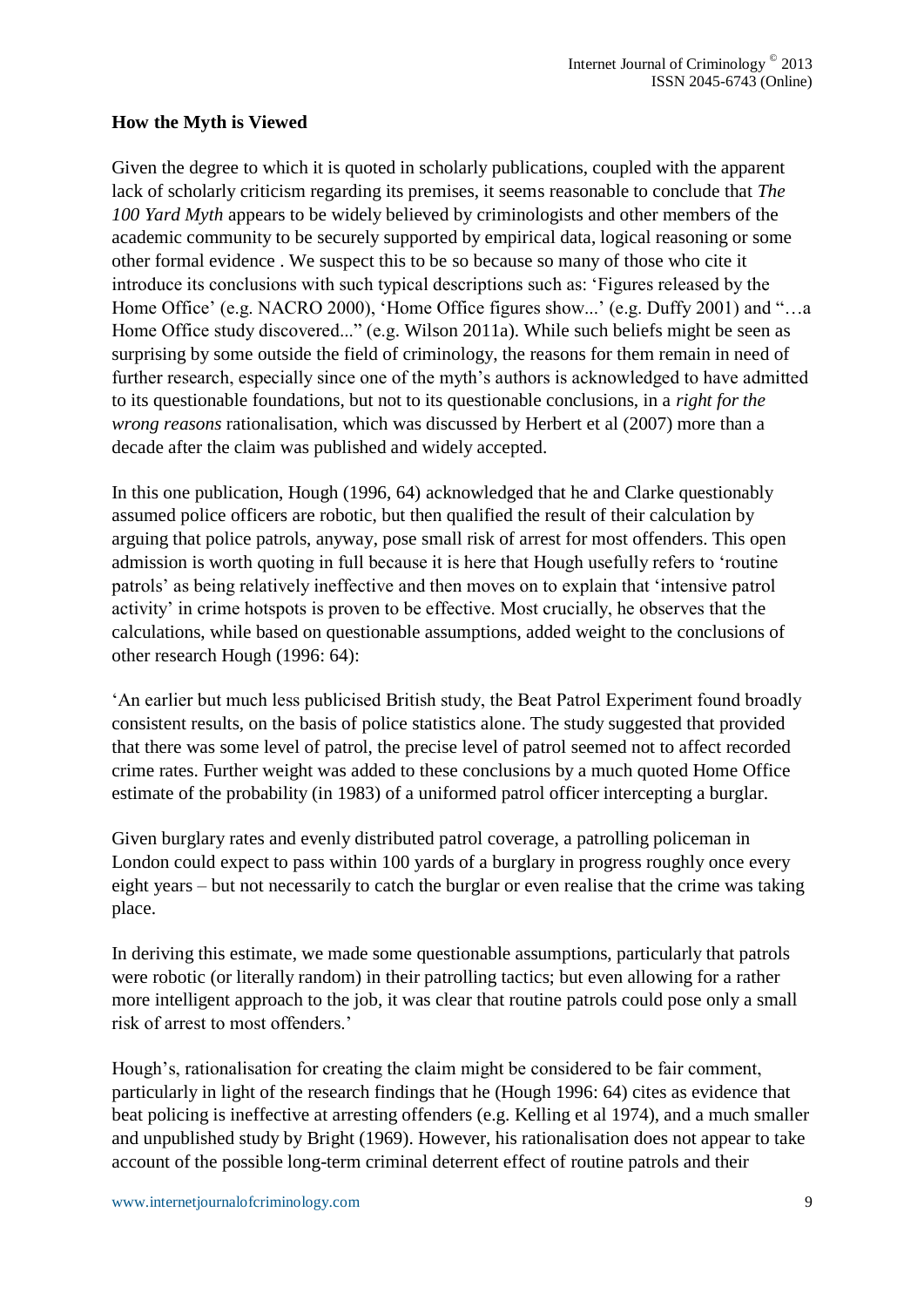potential long-term usefulness to gather extra intelligence and data for future detection of what would otherwise be unrecorded crimes (e.g. Schnelle et al 1975). Moreover, Hough does not appear to consider the possible compounding negative self-fulfilling prophecy impact of widespread belief in this weighty myth on policing culture and policy (Merton 1936). Those responsible for the reported early abandonment of one experiment, when researchers found that the sudden return of routine foot patrol officers increased fear of crime among the public (BBC 2003), may not have considered this point. And it is exclusively this criticism of the logic behind Hough's reasoning that Herbert et al (2007: 55) focus upon:

'But this logic misunderstands the many purposes of foot patrol, which extends far beyond catching burglars. As we argued below, officers, by their very presence or even the suggestion of their presence, deter crime. The act of visible foot patrol itself both reduces crime and reassures the public. Second, by patrolling the same beats officers build relations with the community and develop in depth intelligence of their area and the local criminals who operate there. This intelligence allows officers to target patrols more effectively'

Despite the academic reach of *The 100 Yard Myth*, besides Hough (1996) and Herbert et al (2007), we are aware of just three other publications (Adlam and Villiers 2003, Burrows and Lewis 1988, and Sutton 2010) that suggest a random and robotic policing assumption was made. We deal with each in turn.

Adlam and Villiers (2003) cite particularly strong criticism of the *The100 Yard Myth* by one chief of police who was not influenced by it. Former chief constable of Humberside David Westwood, who described it as fallacious because it was a mere mathematical calculation, when in reality beat policing need not be a random activity. Adlam and Villiers (2003: 23) provide a critique to support Westwood's observation based, ultimately, upon the fact that the literature about the occupational culture tells us that officers share common knowledge about where they think appropriate patrols should be undertaken:

'Police work need not be hard science, but nor is it a random activity. The professional police officer need not go out and wander the streets in the hope of coming across a crime, rather as if a doctor were to wander the streets hoping to discover if anyone needed his or her services.'

Further questions need to be leveled at the random premise of *The 100 Yard Myth* with regard to the absence of information about how randomness was calculated. Thompson (2008) highlights the doubts about veracity that arise when research methods are cloaked in obscurity. Because we are not told what assumptions, method, or type of calculations were used to calculate randomness we cannot judge its veracity in this particular regard. This is an important omission, because it creates problems for those who might seek to improve upon, replicate, verify, or, perhaps more aptly, criticise Clarke and Hough's claim. Real life randomness is not necessarily represented by uniform coverage. For example, in one famous study of World War Two flying bombs landing in London, truly random phenomena were shown to appear to cluster by chance (Clarke 1946). It is possible that the calculations that inform The *100 Yard Myth* did not take account of the possibility of such non-uniform random patrol clustering. If they had done so, then it is possible that Clarke and Hough's mathematical exercise, regardless of the fact that real police officers do not patrol randomly,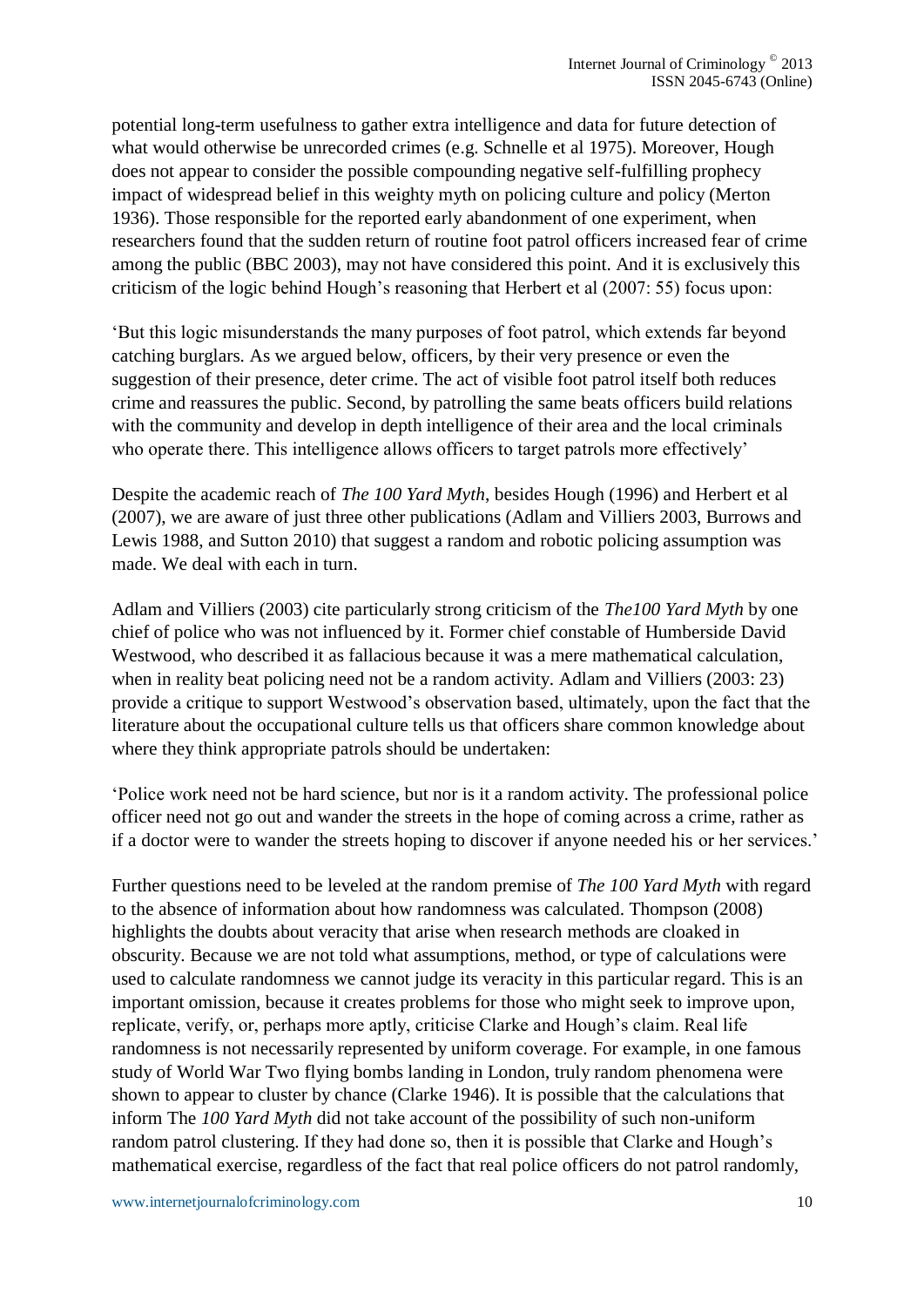might have produced a significantly different result, and perhaps even a different conclusion. In which case, it would have added no weight to the conclusions reached by empirical studies.

The myth's random patrol premise was criticized by Burrows and Lewis (1998) for being false. In this case, Clarke and Hough's powerful and weighty claim was not denounced for being unrealistic, as we might expect. Instead, it was, apparently, used by Burrows and Lewis to rationalise, as Hough (1996) did eight years later, that the right answer was reached by the wrong means in order to reinforce the case against beat policing. Burrows and Lewis (1988: p.2), write: 'Of course officers rarely patrol randomly; but even so catching burglars red handed will be the rare exception, and not the rule.' In our view, one implicit assumption behind this reasoning is that catching burglars red handed by other preferable policing methods is the rule, or at least not a rare exception. Unfortunately, while Burrows and Lewis (1988) discuss alternatives to beat patrols, such as plain-clothes observation for catching car thieves, they fail to complete their argument because they provide no evidence for what they believe to be comparably more effective methods for catching burglars red-handed that are the rule rather than the exception. Furthermore, what Burrows and Lewis (1988) mean by 'the rare exception and not the rule' is unclear. For example, if, theoretically, 30 per cent of burglars could be caught either red or cold handed by beat policing, then catching them by beat policing would be relatively rare and not the rule. And yet it would, arguably, be quite effective.

Sutton (2010: 803) questions *The 100 Yard Myth*'s assumptions that crime is evenly distributed and that beat patrol officers are wandering automatons:

'Clarke and Hough concluded that a patrolling policeman in London would, on average, pass within 100 yards of a burglar breaking into a home once every 8 years; this conclusion has been cited by politicians, police and criminologists to argue that more police on the beat is not the answer to crime on street. Yet Clarke and Hough's analysis was based on limited notions of crime being uniformly distributed, on a homogenization of 1980s London crime data only, and on the belief that all police foot-patrol officers police all neighbourhoods as randomly strolling automatons.'

While good scholarship can, of course, be openly speculative, our essential criticism in this particular case is that the use of subsequent rationalisations for relying upon questionable assumptions to underpin unrealistic research, which many others believe is realistic, is surely not the best course for promoting good scholarship and making policy recommendations.

As we have shown, of the five known publications that have, albeit to a very limited degree, questioned the myth, two sought to rationalise rather than condemn its creation, because it was said to have reached the right conclusion by the wrong means. Two others identified only the problem of its random patrol premise. Sutton (2010), however, questions two of its unrealistic premises and its unrealistic homogenisation of London crime data.

We might conclude from this that the *100 Yard Myth* has enjoyed a rather charmed existence. In the apparent absence of published research evidence to explain why the *100 Yard Myth*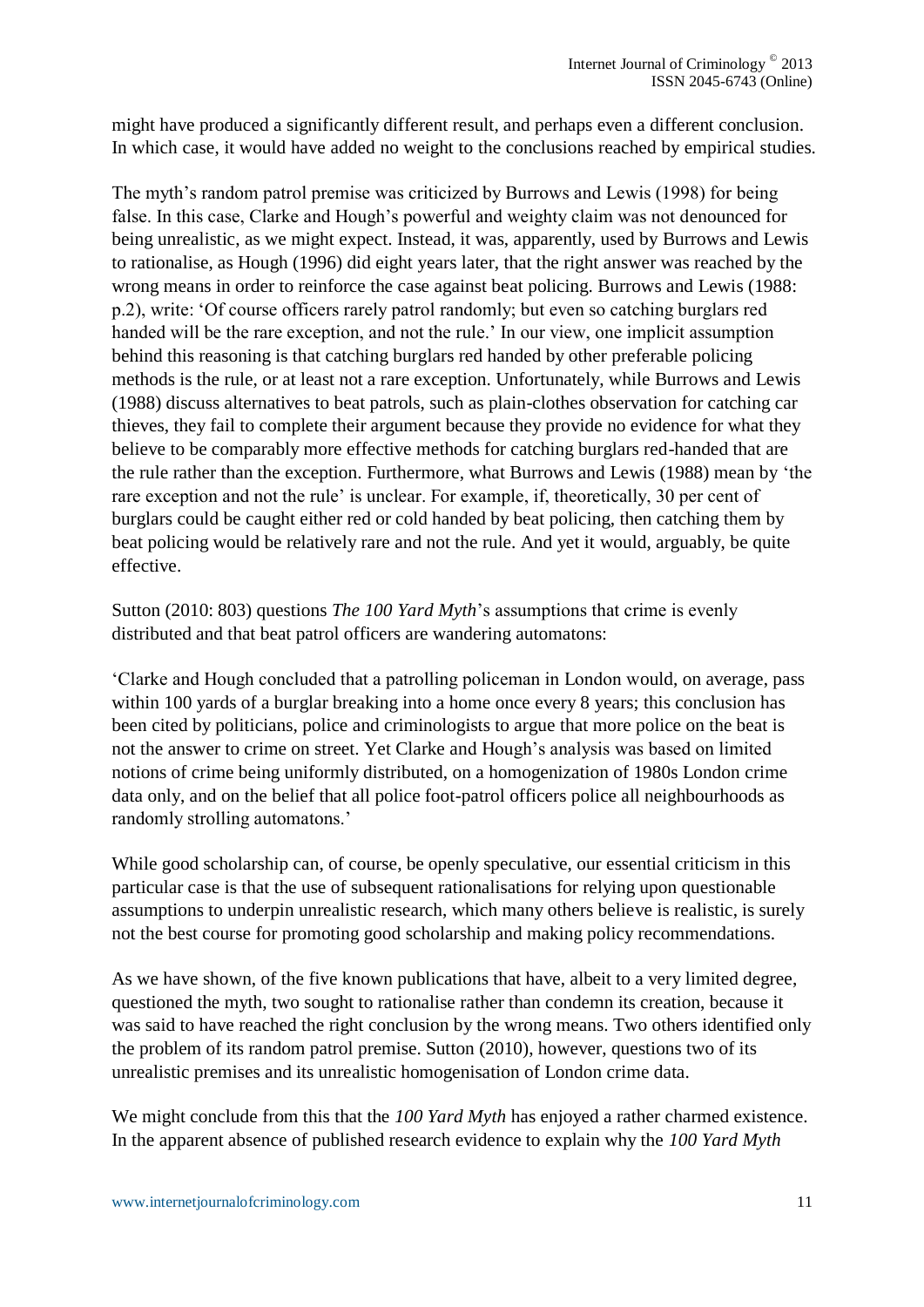was sustained and why so widely believed, we currently have no more than a number of, arguably, plausible, though necessarily speculative, explanations.

One possible explanation for why the myth has been so widely accepted by the academic community is 'confirmation bias' (Nickerson 1998). This is a plausible hypothesis that we believe is particularly worthy of further research, because such bias is widely accepted within psychology (e.g. Baron 2000) to be an important explanation for why people credulously believe in other people's claims that have, to say the least, questionable foundations (Parke 2000: 151):

'…important new claims tend to attract followers who see what they expect to see. Evidence that would seem much too weak to stand on its own is taken seriously if it seems to agree with what others are reporting.'

Another reason for the myth's extensive uncritical acceptance in the literature might be due to its compellingly simple attraction, or perhaps even what we might think about as the argument winning 'affordance' (Norman 1999; Ekblom and Sidebottom 2008; Unsworth et al 2012) in relation to supporting the situational crime prevention policing agenda (Newburn and Smith 1994).

Perhaps we should not be particularly surprised that *The 100 Yard Myth* is so widely cited, quoted and believed to be based upon real policing research, for in the late 1980's and throughout the 90's it played a weighty role in a new joint police and Home Office drive to promote the compelling idea that the police alone cannot effectively fight crime because there are limitations on the extent to which police can control particular crimes. However, we are unlikely ever to know with any degree of confidence what, if any, part the myth might possibly have played in facilitating that rational paradigm change so long after it happened.

While some social scientists could continue to propagate the myth by means of citation cabals and expert in-group knowledge signaling (Rock 2005), our research shows that journalists, criminologists and other social scientists appear, also, to be mutually reinforcing one another in their belief in the myth. Such confidence might stem, at least in part, from the fact that Home Office research studies are widely considered to be research conducted to rigorous methodological standards. Indeed this is exactly how Hope (2009: 125) described, presumably, the other findings in Clarke and Hough (1984):

"We may have been down this road before. More than 30 years ago there was another wave of experimental evaluation in criminal justice, though its fruits turned out to be less abundant than those promised by Professor Sherman. Based on research conducted to the highest standards, including the randomized, controlled trial design (Farrington, 1983), extensive reviews of the effectiveness of penal treatment, criminal justice sentencing and police practice all seemed to come to the same conclusion—'nothing worked' (Martinson, 1974; Brody, 1975; Morris and Heal, 1981; Clarke and Hough, 1984)."

The myth does confirm the results of the review of the other studies that Clarke and Hough (1984) included in their report, at least in so far as they conclude that routine, uniformed, beat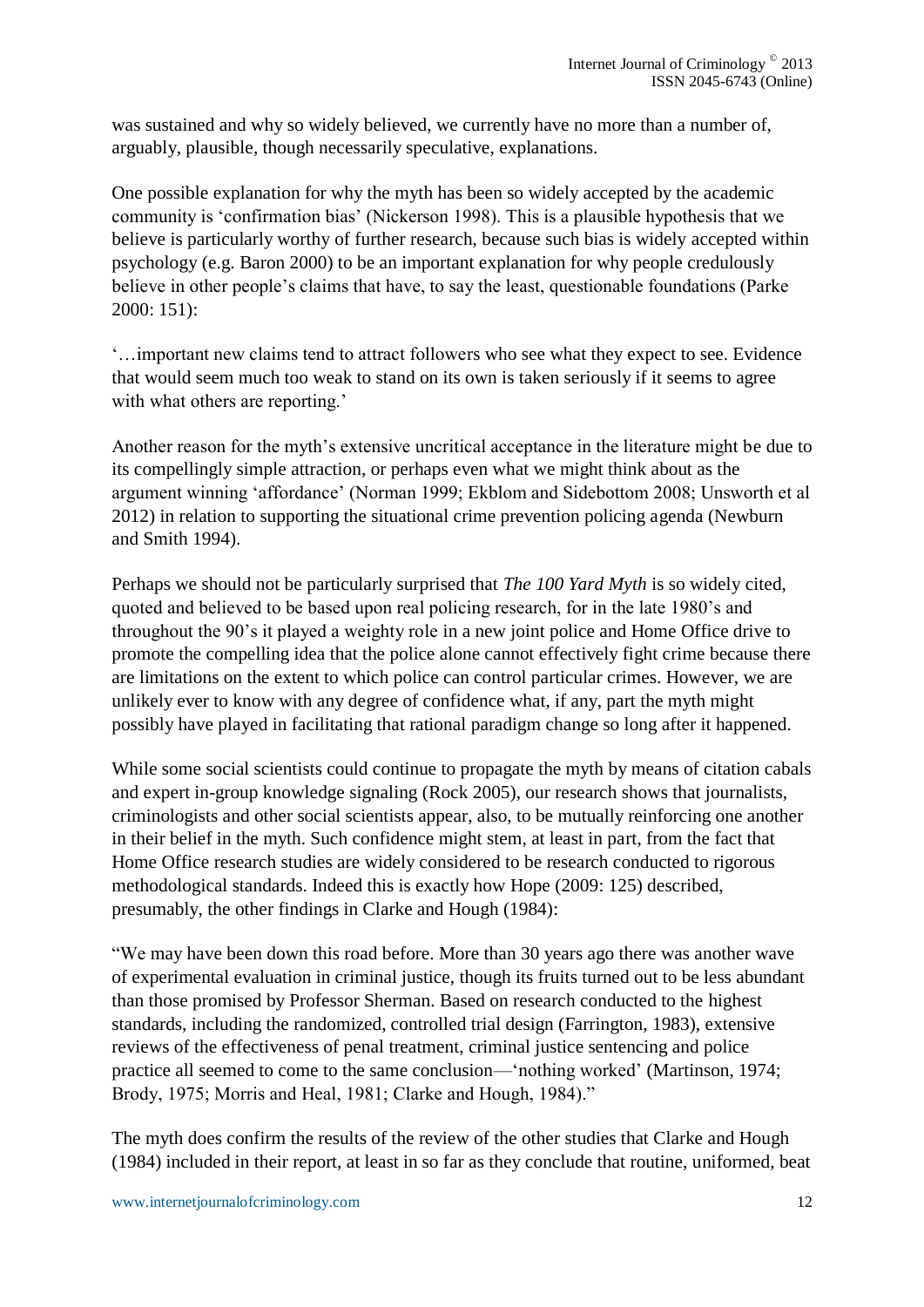foot patrol policing is probably ineffective at catching offenders red-handed, which may, in part at least, explain why criminologists and other social scientists have strangely failed to detect that it is based upon an unrealistic mathematical exercise.

| 1984-88 | 1989-93 | 1994-98 | 1999-03 | 2004-08 | <b>2009-date</b> |
|---------|---------|---------|---------|---------|------------------|
|         |         |         | 20      |         |                  |

**Table 2: Uncritical publication of** *The 100 Yard Myth* **in intervals**

The fact that *The 100 Yard Myth* has been relied upon in at least 45 publications as apparently sufficient grounds for believing that foot patrol beat policing is inherently ineffective does not mean that it is the cause of the reduction in such policing in Britain. Neither does its use in this endeavour mean that intelligent use of capable and motivated officers to pound the beat is likely to be particularly effective. To believe such a thing would be to fall into the either-or fallacy trap (Shermer 1997). Notwithstanding, it is important here to repeat the point already made that we do not know whether, and if so to what extent, *The 100 Yard Myth* might possibly have acted rather like a self-fulfilling prophecy (Merton 1936) and played a role in the creation and entrenchment of policy making, police management and rank and file police officer intuitional attitudes against foot patrol beat policing.

One might argue that the widespread and unwitting use of *The 100 Yard Myth*, to bust another myth - that greater and widespread use of routine foot patrol beat policing is the best answer to crime - is an unintended consequence of its creation by Clarke and Hough. Such unintended consequences from intentional behaviour have been a major component of sociology from its beginnings. These include Merton's (1936; 1949) Self- Fulfilling Prophecy, Wilkins' (1964) Deviancy Amplification, Tannenbaum (1938) and Lemert's (1951) Labelling Theory, Young (1971) and Cohen's (1973) concept of Moral Panics; Clarke and Weisburd's (1994) Diffusion of Benefits hypothesis; and Sutton's (1995) Supply by Theft model, which shows how those who buy stolen goods support the market for their own future victimisation.

Another unintended consequence of the creation of *The 100 Yard Myth* is that it appears to be mutating in publications that do not reveal its origins. We are aware of two possible variants. Since they do not quote the original myth faithfully, these slight variants are not included in Table 1. Our first discovery of the myth mutating in the literature in this way is in Tuck's (1994) publication of an otherwise identical four-year rather than eight-year version. Then we discovered what appears to be a possible mutation to 11 years in a student text book, where the authors criticise what they believe to be un-evidenced beliefs about beat policing (Marsh et al 2004; p. 146), while themselves failing to provide any calculations, other evidence or confirmable references in support of the somewhat familiar statement that they deploy to criticise those who call for more beat police patrols:

www.internetjournalofcriminology.com 13 'It is commonplace to hear comments about 'more bobbies on the beat', and images of golden law-abiding days, without any real evaluation of what the bobbies are actually going to achieve. In fact there is plenty of evidence which shows they are unlikely to prevent or detect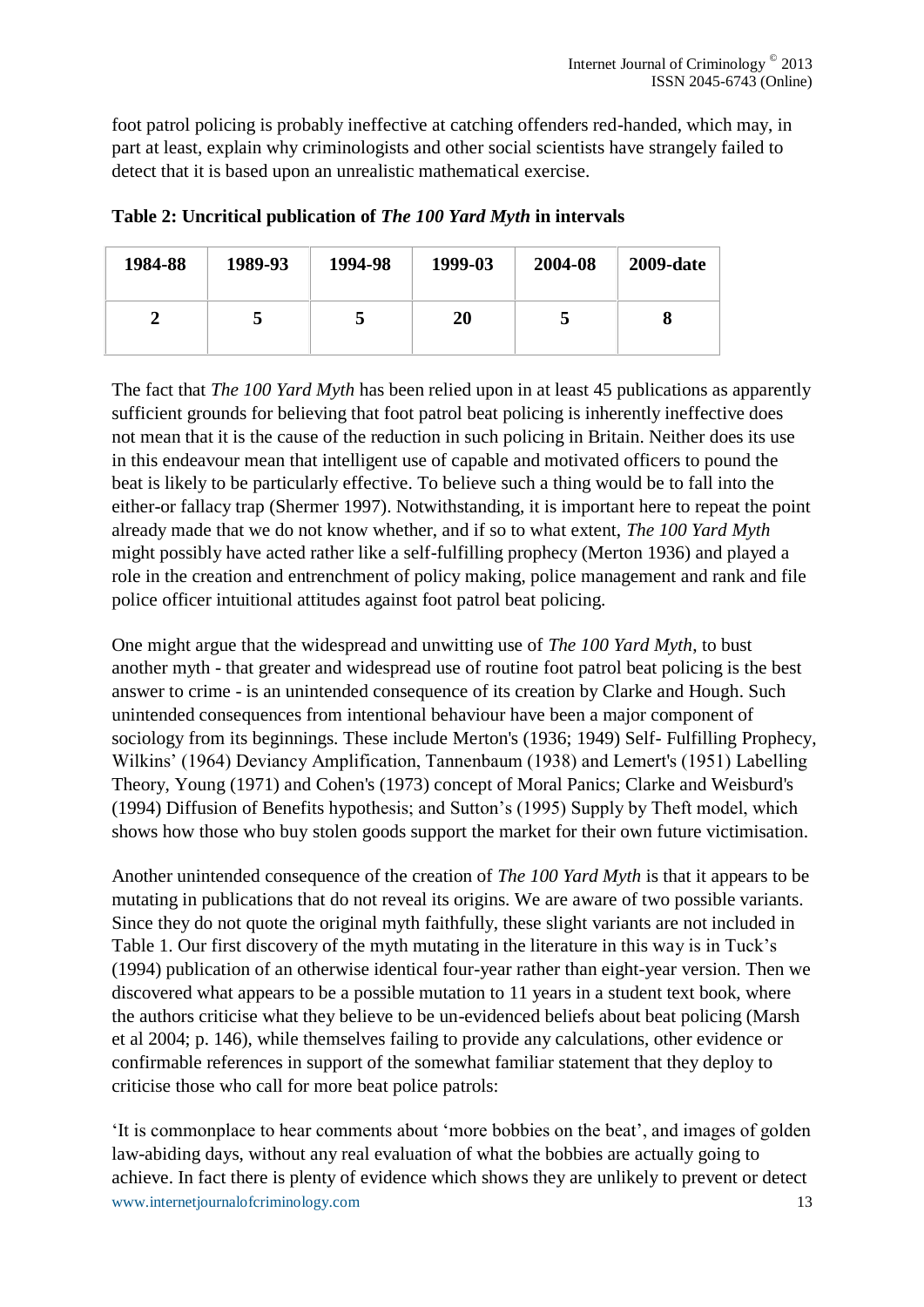crime. For, example, victim surveys such as the British Crime Survey point out that an average beat control [sic] might pass within 100 yards of a burglary every 11 years (and not necessarily know it was happening).'

From our observations of *The 100 Yard Myth's* mutation in the literature, we might hypothesise that if left un-busted, recognisably related variants might serve to further 'brace' the original so that it, and they, become even more widely accepted as veracious and weighty 'knowledge'. Our tentative research into the evolution of the myth leads us to suggest further that such a scenario might entail the myth being used to support an even wider variety of different empirical research findings in pursuit of an ever widening variety of various academic, policy and political causes.

# **Discussion and Conclusion**

What do we mean when we talk about the effectiveness of beat policing? Do we include specific measures of the effectiveness of police officers who make judgments as they walk the beat? Or do we mean the effectiveness of beat policing calculated on the assumption that all police officers have exactly the same or almost the same levels of motivation and skill? If the answer is the latter we are assuming that officers work without reflecting upon what they do day by day. In short, we ask: *Shouldn't we include the notion of human variance and agency, which is widely supported by the policing literature, in any experiment and evaluation of the likely effectiveness of foot patrol beat policing in high crime areas?* If the answer is yes, then we necessarily need to take account of more inconveniently emotive and easily contestable issues and variables such as motivation, skill, support from and responsiveness of the police services and related government policy departments.

In posing the above question we are in broad agreement with Young's (2011) argument that the dominance of positivism in North American criminology, and in British 'administrative criminology', has in no small part arisen from a drive for measurable, uncontested, certainties in social sciences in order to remove contested meanings from criminal justice and other social policy making in an attempt to claim for it the kind of certainties that are more usually associated with the natural sciences (Young, 2011: 198):

'The correctional arises out of the technical needs of social control, with this in mind, it is drawn towards positivistic, natural scientific models of human behaviour. Basing itself on the hugely successful achievements of natural science, it seeks deterministic laws of causality which are universal in their explanatory power.'

Noting the limitations of ignoring essential social conditions, experiences and reflexivity that shape human behaviour (Young 2011: 195) essentially concludes that such orthodox criminology produces merely an observation (or data) of behaviour with no understanding of, and therefore no explanation for what it is we are observing or analysing.

However, something more than a healthy scepticism is required to understand the widespread attraction of *The 100 Yard Myth*. Because, despite his famous objections to administrative criminology, even Young (2004), an advocate of the Left Realist school, appears to have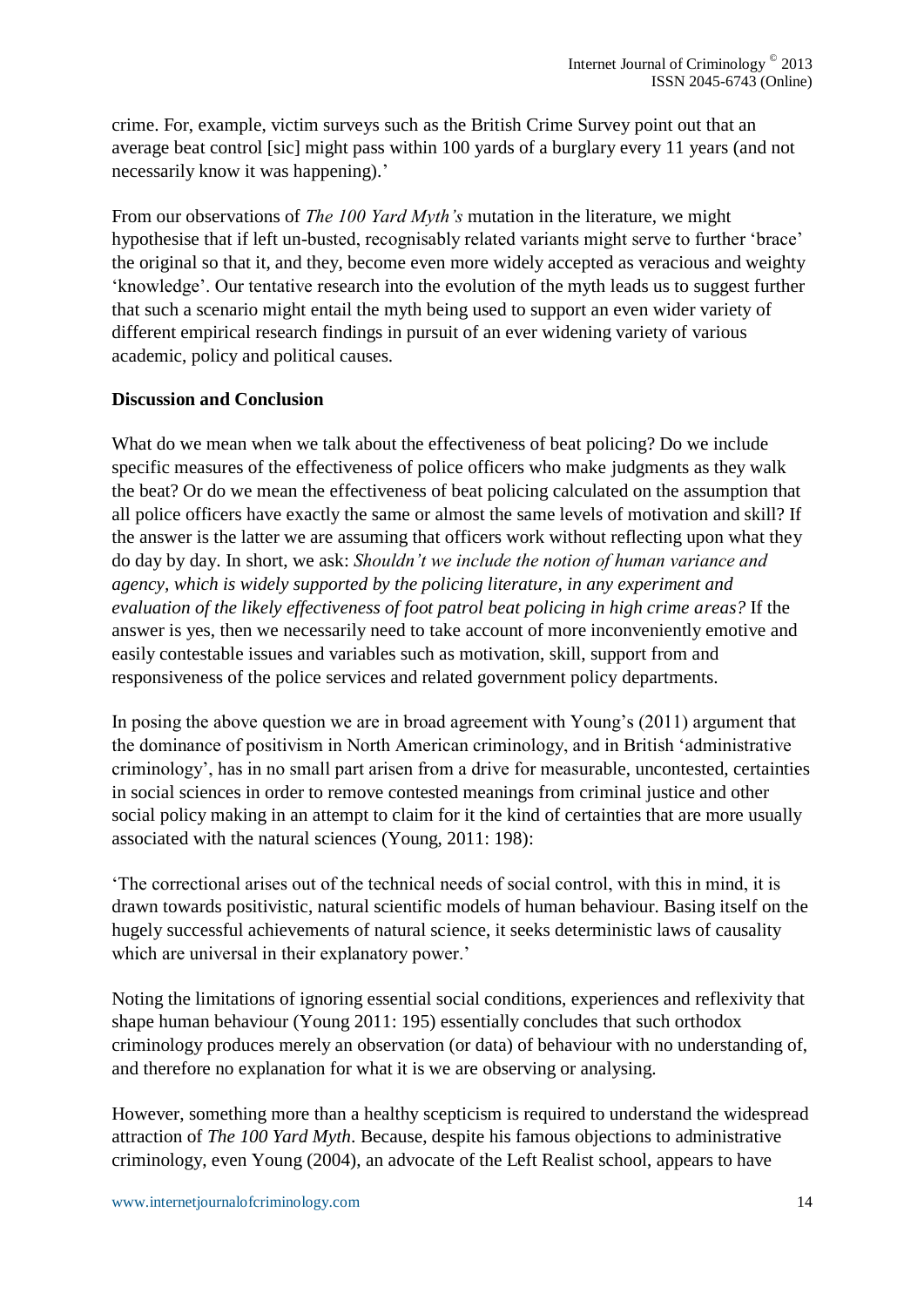taken it literally at face value in that he failed to question its unrealistic premises (Young 1992, 1999). Moreover, a review by Her Majesty's Inspectorate of Constabulary, which sought to make a case for the promotion of beat policing, like so many others, similarly accepted *The 100 Yard Myth* as an unproblematic and real empirical policing research informed fact.

From this we might conclude that perhaps the story of *The 100 Yard Myth* is indicative of the possibility that there is too little attention paid to theories and research findings in contemporary criminology, with too few scholars teasing out for detailed scrutiny the poorly evidenced and implicit value laden assumptions upon which some of them are based. Evidently, the fact that so many criminologists credulously believed *The 100 Yard Myth* is a mystery that requires more research to produce an evidence-based explanation.

The spread of *The 100 Yard Myth* is an example of what can happen when we reduce the complex affairs of Man – police officer reflexivity and agency in this case - into more compellingly simple, predictable and universal, wieldy, yet wholly inadequate, models based on irrational or otherwise logically fallacious assumptions. At the heart of *The 100 Yard Myth* is the assumption that real police officers are not endowed with the creativity of human practice and reflexivity. This characteristic is not untypical of positivist criminology, which arguably disavows the validity of emotion and style in the investigation of human experience.

Their belief in the proliferation of such research practice leads Ferrell, Hayward and Young (2008) to write about the problem of attributing too much authority to quantitative criminological research because doing so creates a compelling yet essentially irrational 'aesthetic of authority'. They advocate instead wider use of new forms of ethnography.

Moving on, we need to ask: how did *The 100 Yard Myth* become widespread to the extent that it was reinforced and disseminated by so many experts? We suspect that part of the answer to this question might be found related in some way to the fact that, most ironically, *The 100 Yard Myth* has been used over the past 28 years as a device to dispel, what many of those who deploy it believe to be another deeply imbedded myth that routine foot patrol policing alone is the most effective way to detect, prevent and reduce crimes. Deploying one myth in order to seek to slay another might effectively strengthen (brace) the deployed myth, turning it into what we might call a braced myth. If so, then *The 100 Yard Myth's* arresting appeal as a myth busting tool may have functioned as an upward spiralling knowledge consensus building mechanism within the wider academic community and beyond. The fact that so many criminologists, policy makers and others appeared to believe it and/or cited it as veracious, possibly without examining, and certainly without revealing, its questionable foundations may, in turn, have influenced others to accept it. Exactly why so many of both the criminological Left and Right believed the myth is an area in need of further research. Whether such braced myths as *The 100 Yard Myth* are more likely to be extraordinarily deeply entrenched, and therefore particularly difficult to slay, remains to be seen.

One thing of which we can be certain is that the lesson in this story is the importance of knowing the basis for weighty research evidence, particularly its underlying assumptions. If such knowledge is not available, then it is essential to critically analyse all assumptions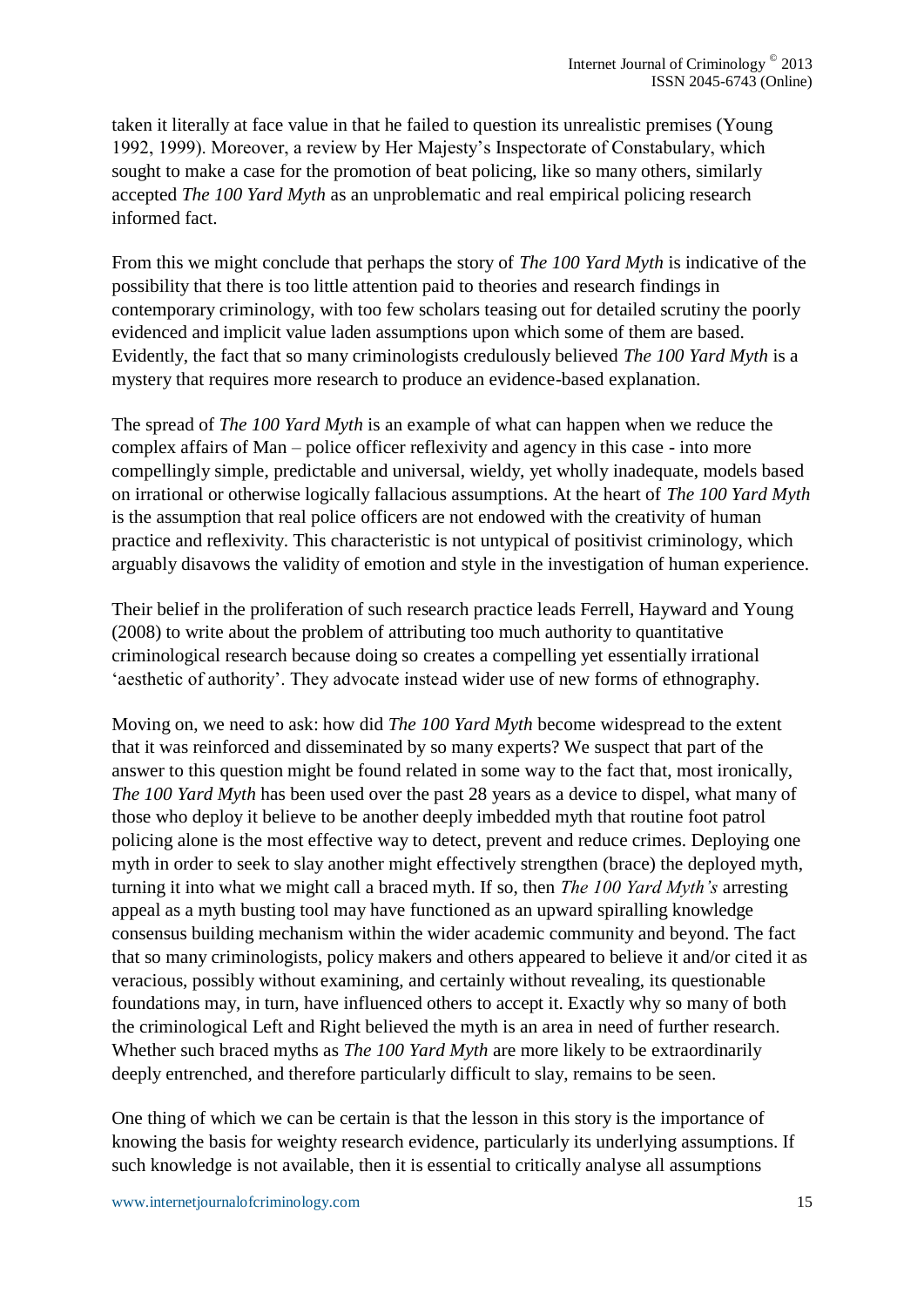underpinning research claims and findings. To do otherwise might lead to the perpetuation of criminological myths.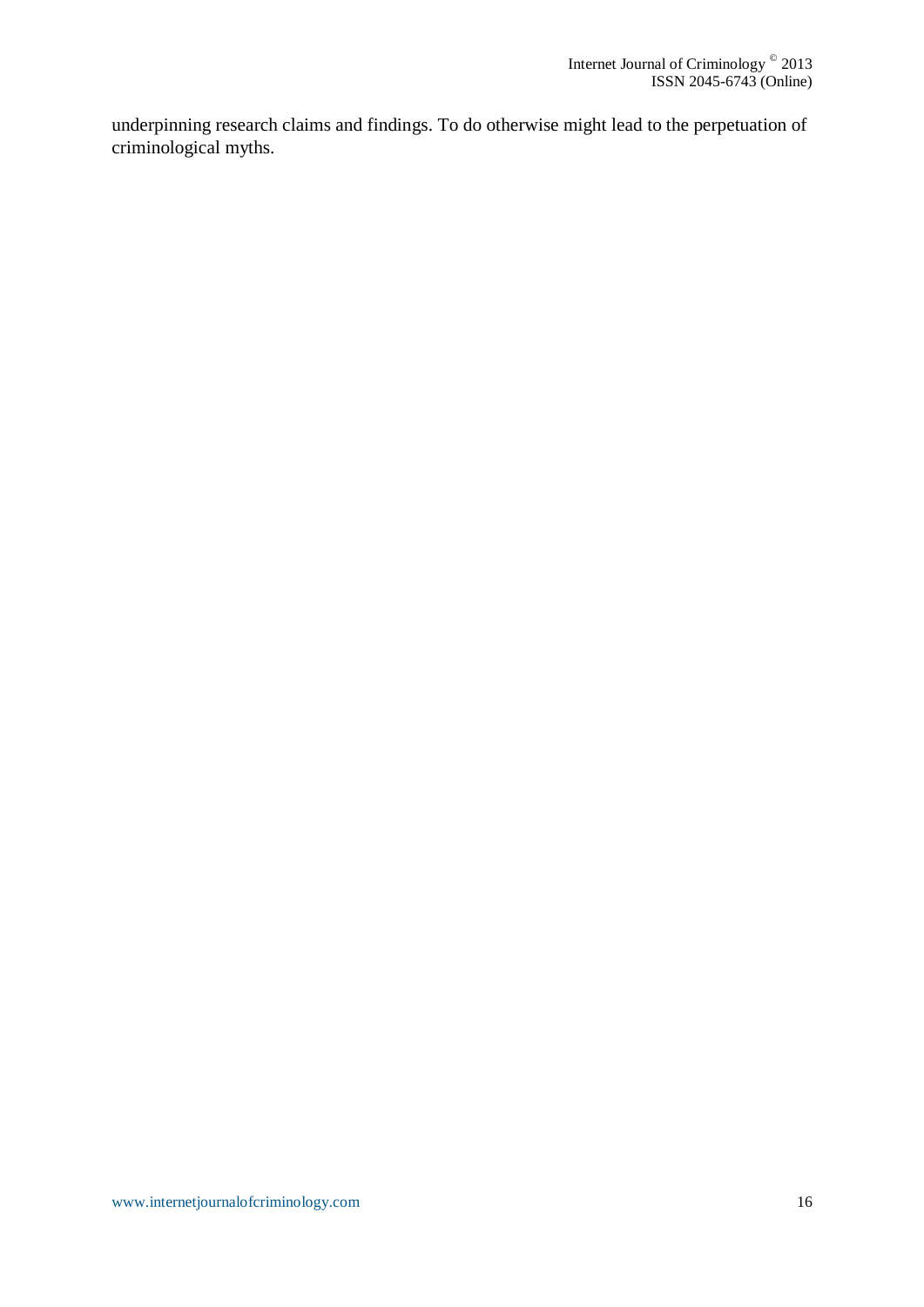# **References**

Adlam, R. and Villiers, P. (2003) *Police Leadership in the Twenty-first Century: Philosophy, Doctrine and Developments.* Winchester. Waterside Press.

Baldwin, J. and Bottoms, A. E. (1976) *The Urban Criminal: a Study in Sheffield*. London. Tavistock.

Baron, J. (2000), *Thinking and deciding* (3rd ed.), New York: Cambridge University Press

BBC (2003) Beat bobby experiment 'fails'. BBC News. October  $9<sup>th</sup>$ . [http://news.bbc.co.uk/1/hi/england/north\\_yorkshire/3175828.stm](http://news.bbc.co.uk/1/hi/england/north_yorkshire/3175828.stm)

Beccaria, C. (1764) *An Essay on Crimes and Punishments*. Indianapolis: Bobbs-Merrill. (reprint 1995).

Benjamin, A. (2001) 'Byway Patrol'. *The Guardian*. 7<sup>th</sup> March. <http://www.guardian.co.uk/society/2001/mar/07/crime.penal>

Bowling, B. and Foster, J. (2002) 'Policing and the Police'. In Maguire, M. Morgan, R. And Reiner, R. (eds) *The Oxford Handbook of Criminology*. Oxford: Oxford University Press.

Bright, J.A. 1969 *The Beat Patrol Experiment*. Home Office Police Research and Development Branch. (Unpublished).

Brodeur **,** J.P. (2010) *The policing web*. Oxford: Oxford University Press.

Burgess, E.W. (1925) 'The growth of the city: An introduction to a research project.' In Park, R.E. And Burgess, E.W. (eds) *The City*. Chicago. University of Chicago Press.

Burrows, J. and Lewis, H. with Stobart , G and Tyrer, R. (1988). *Directing Patrol Work: A study of uniformed policing*. Home Office Research Study 99. London. Home Office. HMSO.

Caine, M. E. (1973) *Society and the Policeman's Role*. London. Routledge and Keegan Paul.

Carrabine, C. Lee, M. Cox, P. South, N. and Plummer, K. (2009) *Criminology: A Sociological Introduction*. (2nd Edition). London; Routledge.

Centre for Social Justice (2009) Breakthrough Britain: A Force to be Reckoned With. A Policy Report for the Policing Reform Working Group. The Centre for Social Justice. <http://www.centreforsocialjustice.org.uk/client/downloads/CSJPoliceFullReportWeb.pdf>

Chatterton, M. (1979) 'The Supervision of patrol work under the fixed-points system.' In Holdaway, S. (Ed) *The British Police*. London. Edward Arnold.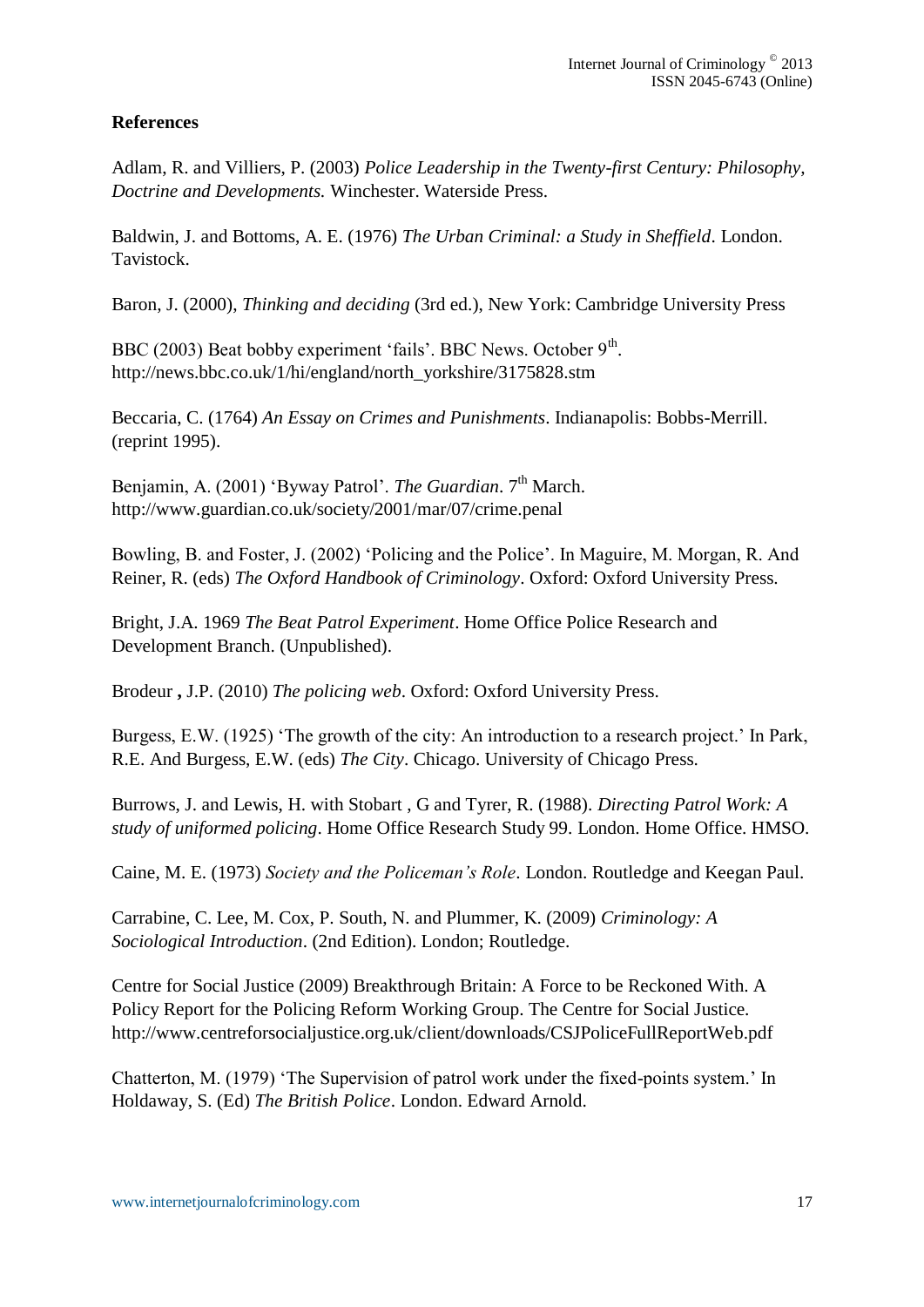Clarke, R.D. (1946) 'An application of the Poisson distribution', *Journal of the Institute of Actuaries* (London), 72. p. 481. Available online: [http://www.actuaries.org.uk/research-and](http://www.actuaries.org.uk/research-and-resources/documents/application-poisson-distribution)[resources/documents/application-poisson-distribution](http://www.actuaries.org.uk/research-and-resources/documents/application-poisson-distribution)

Clarke, R.V.G and Hough, M. (1984) *Crime and Police Effectiveness.* Home Office Research Study N0 79. London: HMSO.

Clarke, R. and Weisburd, D. (1994) 'Diffusion of crime control benefits: observations on the reverse of displacement', in Clarke, R (ed.) *Crime Prevention Studies*, 2: 165-184.

Cohen, S. (1973) *Folk Devils and Moral Panics*. St Albans: Paladin.

Coleman, C. and Norris, C. (2000) *Introducing Criminology*. Cullumpton: Willan.

Crawford, A (1999) *The local governance of crime: appeals to community and partnerships*. Oxford: Oxford University Press.

Crawford, A. (2003) 'Contractual Governance' of Deviant Behaviour', *Journal of Law and Society,* 30: 479-505.

Crawford, C. Lister, S. and Wall,. D. (2003) *Great expectations: Contracted community policing in New Earswick.* Joseph Rowntree Foundation. <http://www.jrf.org.uk/sites/files/jrf/1859351484.pdf>

Davies, M. Croall, H. Tyrer, J. (2005) *Criminal Justice. An Introduction to the CJS in England and Wales*. Pearson: London.

Dean, M. (2002) 'Numbers up on bobby myth', *The Guardian.* March 27. <http://www.guardian.co.uk/society/2002/mar/27/guardiansocietysupplement4>

Di Tella, R and Schargrodsky, E, (2002) 'Using a Terrorist Attack to Estimate the Effect of Police on Crime'. Available at SSRN:<http://ssrn.com/abstract=269401>

Di Tella, R and Schargrodsky, E. (2004) 'Do Police Reduce Crime? Estimates Using the Allocation of Police Forces After a Terrorist Attack', *The American Economic Review*, 94: 115-133.

Dixon, D. (2005) 'Why Don't the Police Stop Crime?', *The Australian and New Zealand Journal of Criminology,* 38; 1.

Dixon, D. & Maher, L. (2005) 'Policing, Crime and public health: Lessons for Australia from the 'New York miracle'', *Criminology and Criminal Justice,* May. vol. 5 no. 2 115-143.

Duffy, J. (2001) 'Police to find their feet again'. February 27: BBC News <http://news.bbc.co.uk/1/hi/uk/1191191.stm>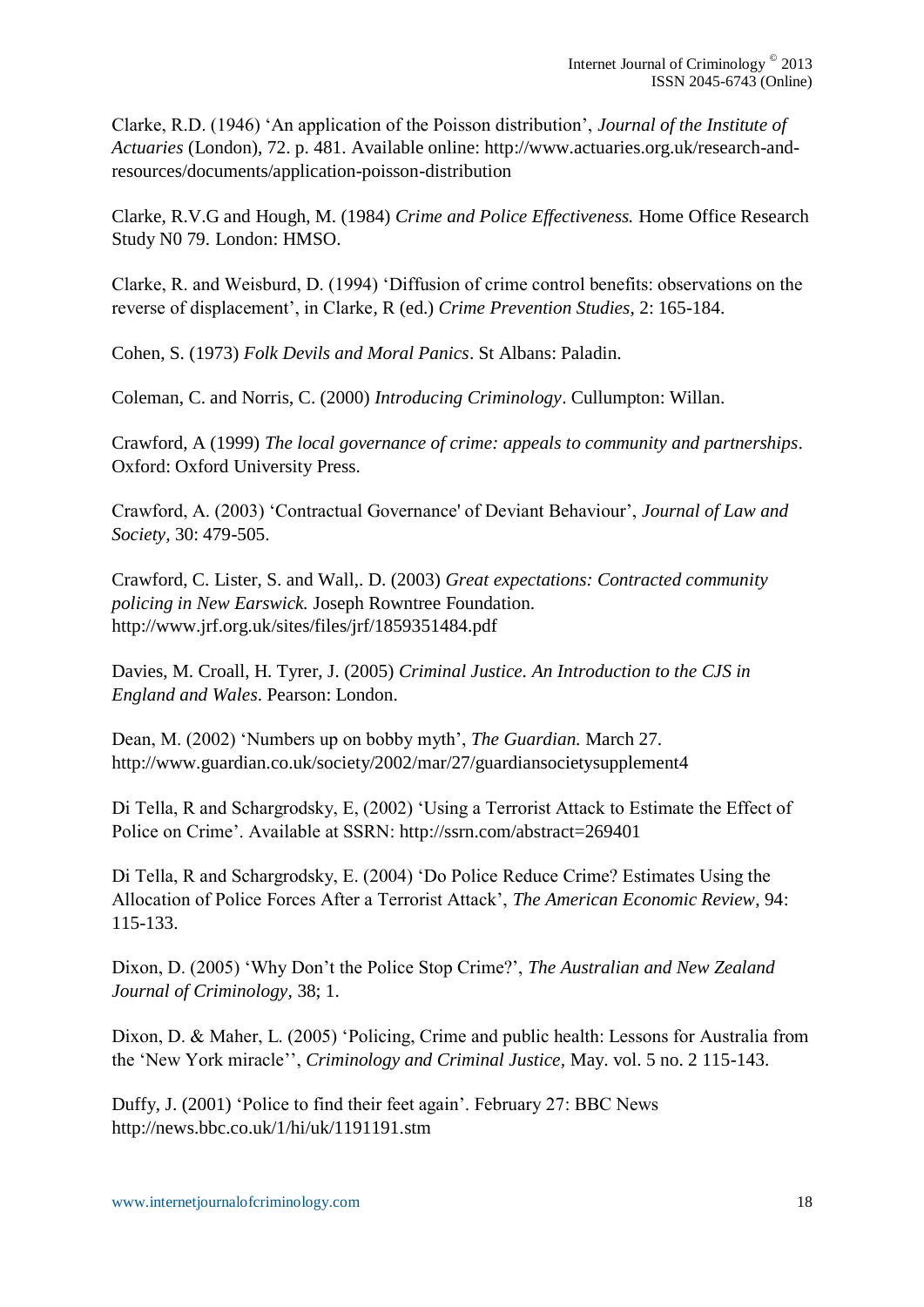Ekblom, P. and Sidebottom, A. (2008). 'What Do You Mean, 'Is It Secure?' Redesigning Language to be Fit for the Task of Assessing the Security of Domestic and Personal Electronic Goods'*, European Journal on Criminal Policy and Research*, 14(1) 61-87.

Ericson, R, and Haggerty, K.D. (1997) *Policing the Risk Society*. Toronto: University of Toronto.

Feltes, T. (1993) 'Foreword'. In DÖilling, D. and Feltes, T. (eds) *Community Policing: Comparative Aspects of Community Oriented Police Work*. Germany. Felix-Verlag.

Feltes, T. (1994). 'New Philosophies in Policing', *Police Studies.* 17(2), 29-48.

Ferrell, J. Hayward, K. and Young, J. (2008) *Cultural Criminology. An Invitation*. London. Sage.

Fraser, D. (2003). 'McConnell told: think again on anti-crime war; First Minister's', *The Sunday Herald*, May 25, 2003:<http://www.highbeam.com/doc/1P2-9995330.html>

Fyfe, N. R. (1992) 'Space, Time and Policing: Towards a Contextual Understanding of Police Work', *Environment and Planning: Society and Space*. Vol. 10: 469 -481. <http://www.envplan.com/epd/editorials/d100469.pdf>

Fyfe , N. (1995) 'Policing the City', *Urban Studies*, 32: 759-778.

Gilroy, P. and Sim, J. (1987) 'Law order and the state of the Left', In Scraton P. (ed.) *Law order and the authoritarian state: readings in critical criminology*. Milton Keynes. Open University Press.

Goldstein, J. (1960), 'Police discretion not to invoke the criminal process: Low-visibility decisions in the administration of justice', *Yale Law Journal* , Vol. 69, pp. 543 - 594.

Guy, B. (1992) 'Value-for-money in the Police Service', *Public Money and Management,* 12: 1.

Herbert, N. with Keeble, O. Burley, A. and Gibbs, B. (2007) *Policing for the People. Interim report of the Police Reform Taskforce. Policy Review – Mid-Term Report.* Promoted by George Bridges on behalf of the Conservative Party, both of 30 Millbank, London . Available online: [http://conservativehome.blogs.com/torydiary/files/policing\\_for\\_the\\_people.pdf](http://conservativehome.blogs.com/torydiary/files/policing_for_the_people.pdf)

HMIC (2001) 'Open All Hours: A thematic inspection report on the role of police visibility and accessibility in public reassurance'*.* London: HMIC.

Holdaway, S. (1983) *Inside the British Police: A Force at Work*, Oxford, Blackwell.

Hope, T. (2009) 'The illusion of control: A response to Professor Sherman', *Criminology & Criminal Justice,* 9 : 125–134.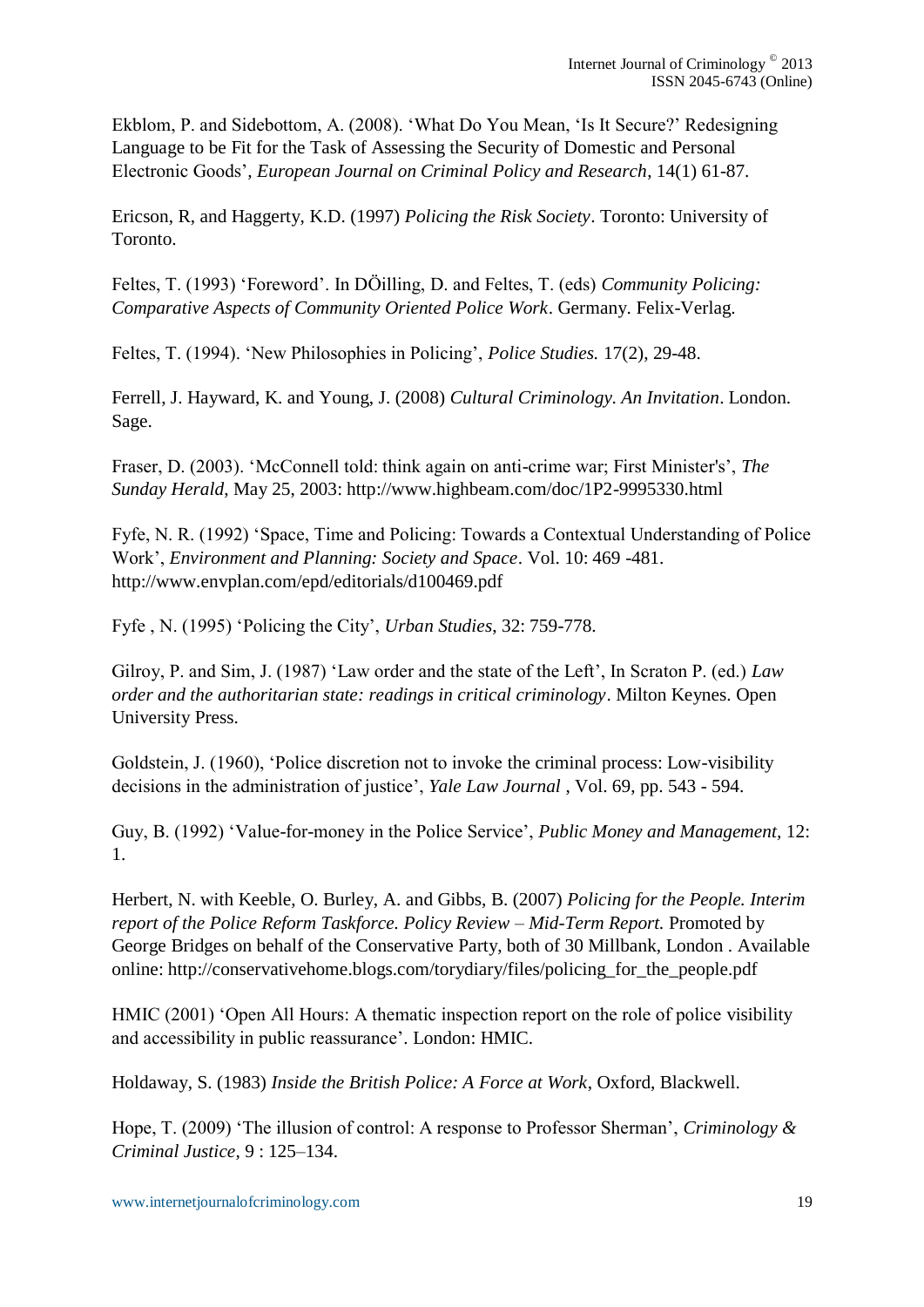Hough, M. (1996) 'The Police Patrol Function: what research can tell us', in Saulsbury, W, Mott, J and Newburn, T, (eds) *Themes in Contemporary Policing.* London: Policy Studies.

Kelling, G., Pate, T., Diekman, D. and Brown, C. (1974). *The Kansas City Preventive Patrol Experiment*. Washington, DC: Police Foundation.

Klinger, D. A. (1997) Negotiating Order in Patrol Work: An Ecological Theory of Police Response Deviance. *Criminology*. Vol. 35. pp. 277-306.

Lemert, E. M. (1951) *Social Pathology*. New York: MacGraw-Hill Book Co.

Loftus, B. (2009) *Police Culture in a Changing World*. Oxford. Oxford University Press.

McGlauhlin, E. (2001) 'Key Issues in Police work', in McGlaughlin, E. and Muncie, J (eds) *Controlling Crime*. London. Sage.

Manning, P. (1977), Police Work. Cambridge, MA: MIT Press.

Marsh, I., Cochrane, J. And Melville, G. (2004) *Criminal Justice: an introduction to philosophies, theories and practice.* London: Routledge.

Merton, R. (1936) 'The unanticipated consequences of purposive social action', *American Sociological Review*, 1: 894- 904.

Merton, R. (1949) *Social Theory and Social Structure*. New York: Free Press.

NACRO 2000 'Safer Society'. *Policing Special Edition*. December 7<sup>th</sup>. <http://www.nacro.org.uk/data/files/nacro-2008022800-87.pdf>

National Neighbourhood Watch Association (2000) 'Bobbies On The Beat, They Can't Always Be In The Right Place At The Right Time'. [http://www.ipsos](http://www.ipsos-mori.com/researchpublications/researcharchive/1616/Bobbies-On-The-Beat-They-Cant-Always-Be-In-The-Right-Place-At-The-Right-Time.aspx)[mori.com/researchpublications/researcharchive/1616/Bobbies-On-The-Beat-They-Cant-](http://www.ipsos-mori.com/researchpublications/researcharchive/1616/Bobbies-On-The-Beat-They-Cant-Always-Be-In-The-Right-Place-At-The-Right-Time.aspx)[Always-Be-In-The-Right-Place-At-The-Right-Time.aspx](http://www.ipsos-mori.com/researchpublications/researcharchive/1616/Bobbies-On-The-Beat-They-Cant-Always-Be-In-The-Right-Place-At-The-Right-Time.aspx)

Newburn. T. ( 2007) Criminology. Devon. Willan Press.

Newburn, T. and Smith, D.J (1994) *Democracy and Policing*. Policy Studies Institute. <http://www.psi.org.uk/publications/POLICING/democand.htm>

Nickerson, R. S.(1998) 'Confirmation bias: A ubiquitous phenomenon in many guises', *Review of General Psychology*, Vol. 2 (2), Jun, 175-220.

Norman, D. (1999). 'Affordances, Conventions and Design'. *Interactions,* 6 (3) pp. 38-43, May.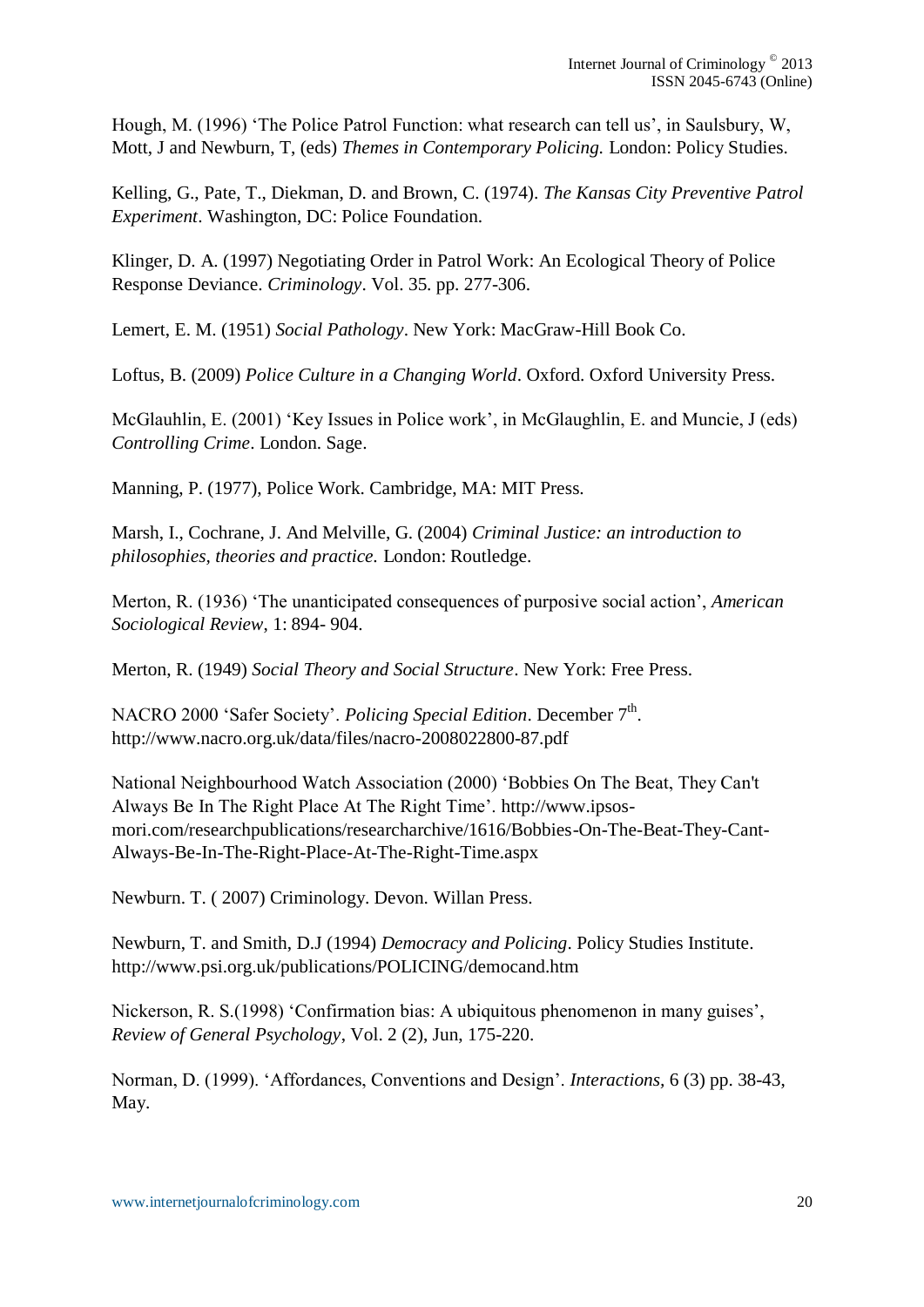Norris, C (2003) 'From personal to digital: CCTV, the Panopticon, and the technological mediation of suspicion and social control'. in Lydon, D. (ed) *Surveillance as Social Sorting: Privacy, risk and digital discrimination.* London. Routledge.

Northern Ireland News (2002). 'BBC Crime Poll Reveals Gloomy Picture'. September 18. [http://www.4ni.co.uk/northern\\_ireland\\_news.asp?id=7286](http://www.4ni.co.uk/northern_ireland_news.asp?id=7286)

Parkinson, D. (2009) A Message form the President. 'Plan or Perish: Strategic Planning for Police Services.' *The Official Magazine of Ontario Chiefs of Police'*. Ontario Police. Winter. [http://www.oacp.ca/hq/OP94\\_LowRes.pdf](http://www.oacp.ca/hq/OP94_LowRes.pdf)

Parke, R. L. (2000) *Voodoo Science: The Road from Foolishness to Fraud*. Oxford: Oxford University Press.

Pease, K. (1998). *Repeat Victimisation: Taking Stock*. Police Research Group Paper 90. London: Home Office

Reiner, R. (1982) Who are the police? *The Political Quarterly*. Vol. 53. Issue 2. 165 – 180.

Reiner, R. (1985*). The Politics of the Police*. Brighton. Wheatsheaf Books.

Reiner, R (2000) The Politics of the police. Third Edition. Oxford. Oxford University Press.

Reiner, R. (2010) *The Politics of the Police*. Fourth Edition. Oxford:. Oxford University Press.

Rock, P. (2005) 'Chronocentrism and British criminology', *The British Journal of Sociology*, Volume 56 Issue 3. pp. 473-491

Rowe, M. (2009) 'Policing and 'cracking down on crime: tough questions and tough answers'. Institute of Criminology, Victoria University Wellington. Paper presented to IPS Forum February 2009<http://www.ips.ac.nz/events/downloads/2009/Michael%20Rowe.doc>

Schnelle, J. F., Kirchner, R. E., McNees, M. P. And Lawler, J. M. (1975) 'Social evaluation research: the evaluation of two police patrolling strategies', *Journal of Applied Behavioural Analysis,* 10, 33-40.

Shermer, M. (1997) *Why People Believe Weird Things: Pseudoscience, Superstition and Other Confusions of Our Time*. London: Souvenir Press.

Skolnick, J. (1966). *Justice Without Trial: Law Enforcement in a Democratic Society*. New York and London, Wiley.

Slapper, G (1999) 'Open Eye: Cop shows play a part in policing by consent'. *The Independent*. Education Section. Thursday, 6 May*. [http://www.independent.co.uk/news/education/education-news/open-eye-cop-shows-play-a](http://www.independent.co.uk/news/education/education-news/open-eye-cop-shows-play-a-part-in-policing-by-consent-1091755.html)[part-in-policing-by-consent-1091755.html](http://www.independent.co.uk/news/education/education-news/open-eye-cop-shows-play-a-part-in-policing-by-consent-1091755.html)*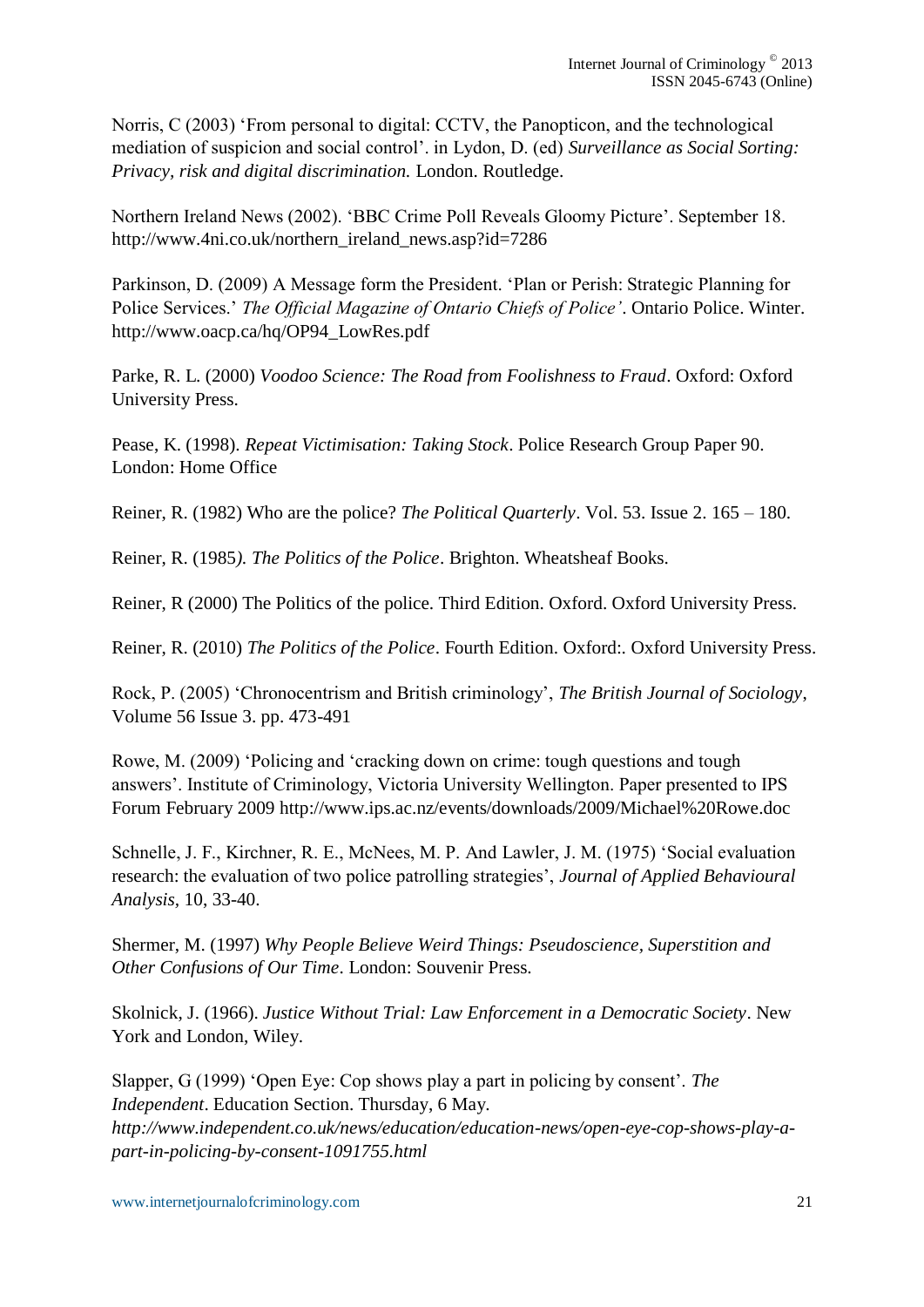Socialist Review (1994) 'On the Fiddle'. Issue 180: <http://pubs.socialistreviewindex.org.uk/sr180/crime.htm>

Sutton, M. (1995) 'Supply by Theft: Does the Market for Second-hand Goods Play a Role in Keeping Crime Figures High *?', British Journal of Criminology*. Vol. 35.: 400-416.

Sutton, M. (2010) The Safer Cities Programme. Encyclopaedia of Victimology and Crime Prevention. Thousand Oakes. Sage.

Sweeney, W. (1992) Cited at Column 188, in House of Commons Publications and Records. Hansard. WWW.Parliament.UK: [http://www.parliament.the-stationery](http://www.parliament.the-stationery-office.co.uk/pa/cm199293/cmhansrd/1992-05-19/Debate-5.html)[office.co.uk/pa/cm199293/cmhansrd/1992-05-19/Debate-5.html](http://www.parliament.the-stationery-office.co.uk/pa/cm199293/cmhansrd/1992-05-19/Debate-5.html)

Tannenbaum, F. (1938) *Crime and the Community*. New York and London: Columbia University Press.

The Economist (2001) 'Jack Straw takes on the law: The government is about to announce its plans for making Britain a safer place, but the police are not co-operating'. *The Economist,* Feb 22<sup>nd</sup>:<http://www.economist.com/node/513015>

The British Policeman (1959) Central Office of Information for Colonial Office. *The National Archives*. Public Information Films. Available online: [http://www.nationalarchives.gov.uk/films/1951to1964/filmpage\\_bpolice.htm](http://www.nationalarchives.gov.uk/films/1951to1964/filmpage_bpolice.htm)

Thompson, D. (2008) *Counterknowledge: How we surrendered to conspiracy theories, quack medicine, bogus science, and fake history.* London. Atlantic Books.

Tuck, M, (1994) 'Research and Public Policy'. In Coote, A (ed) *Families, Children and Crime.* London. Institute for Public Policy. P. 66.

Unsworth, P., Alexander, R. and Pease, K. (2012: in press) Affordance as Inferred Opportunity? In Taylor, M. and Currie, P.M. (Eds) *Terrorism and Affordance*. Continuum Press, New York.

Waller, I. (2006) *Less law, more order: the truth about reducing crime.* Westport; Praeger.

Weatheritt, M. (1986) *Innovations in Policing.* The Police Foundation. Beckenham, Croom Helm

Weisburd, D. and Braga, A. (2006) *Police Innovation: Contrasting perspectives*. New York. Cambridge University Press.

Wilkins, L. (1964) *Social Deviance: Social Policy, Action and Research.* London: Tavistock.

Wilson, D. (2011a) 'Don't listen to police scaremongering on public safety: Acpo's claims that cuts to police numbers will compromise public safety are unsubstantiated and self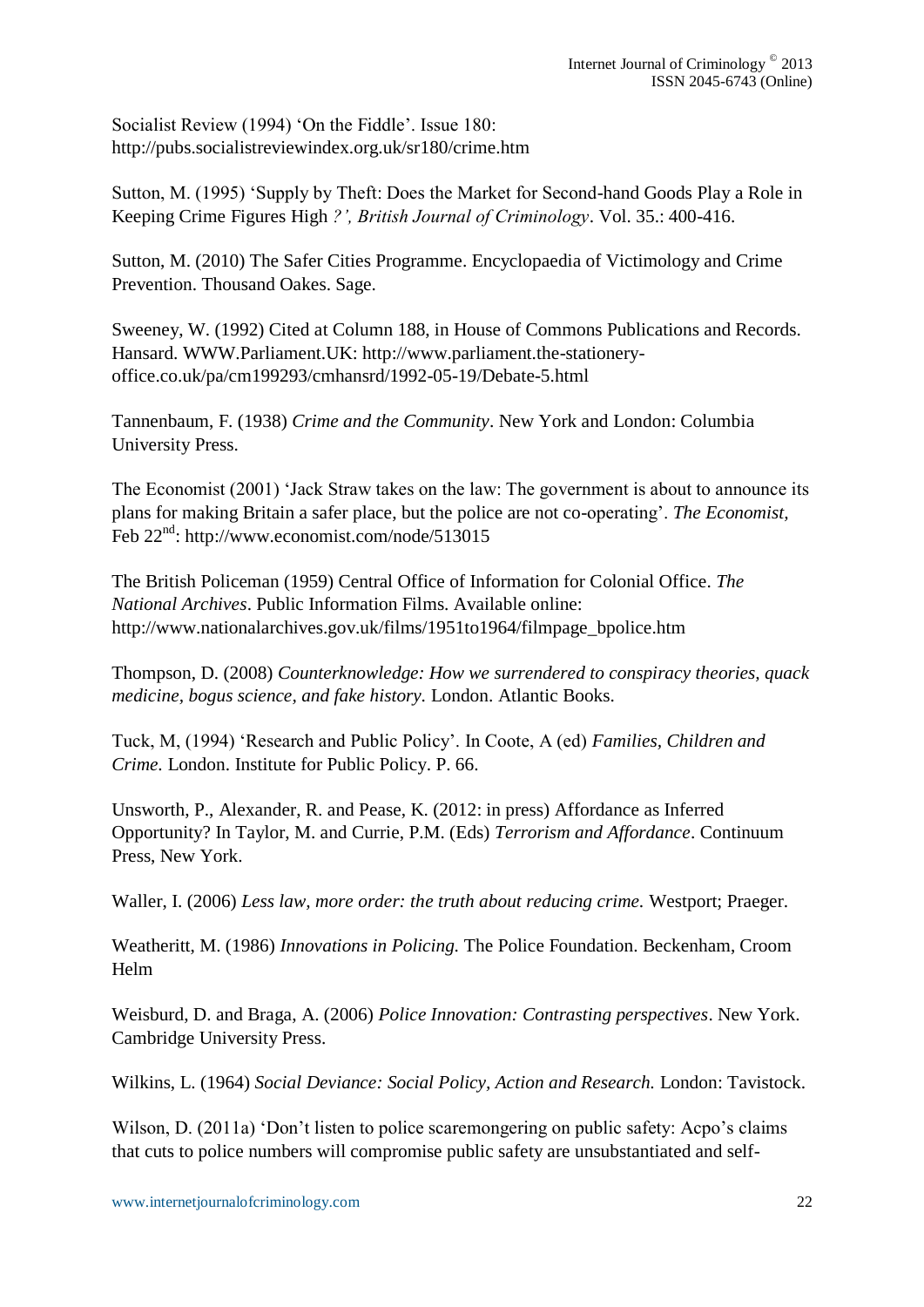serving'. *Guardian,* July 4. [http://www.guardian.co.uk/commentisfree/2011/jul/04/police](http://www.guardian.co.uk/commentisfree/2011/jul/04/police-acpo-public-safety)[acpo-public-safety](http://www.guardian.co.uk/commentisfree/2011/jul/04/police-acpo-public-safety)

Wilson, D. (2011b) *Looking for Laura and Hot News*. Waterside Press. Hampshire.

Wilson, D; Ashton, J. and Sharp, D. (2001) *What everyone in Britain should know about the police.* Oxford: Blackstone Press.

Wright, M. (1999) 'Community Safety through Communication: Reducing Crime and Fear with Radio Links'. A Dissertation Submitted For The MSc In Security Management and Information Technology. Scarman Centre. University of Leicester. Published online: <http://www.iscpp.org/Word/Martin%20Wright%20MSc%20Dissertation.doc>

Writing For Students (2010). *Thesis: Evaluate the role of the police in preventing and reducing crime.* June 1.<http://writing4students.blogspot.com/2010/06/thesis-on-crime.html>

Young, J. (1971) 'The Role of the Police as Amplifiers of Deviancy, Negotiators of Reality and Translators of Fantasy: Some consequences of our present system of drug control as seen in Notting Hill', In Cohen, S. (Ed) 1971 *Images of Deviance*. Hammondsworth: Penguin Books.

Young, J. (1992) 'Realist Research as a Basis for Local Criminal Justice Policy', In Lowman, J and Maclean, B (eds) 1992 *Realist Criminology: Crime Control on Policing in the 1990's.*  Toronto: University of Toronto.

Young, J. (1999) *The Exclusive Society*. London: Sage.

Young, J. (2004) 'Voodoo Criminology and the Numbers Game', In: *Cultural Criminology Unleashed* (2004) by Ferrell, J., Hayward, K., Morrison, W., and Presdee, M. (eds), London, Glass House Press. Available online: [http://www.culturalcriminology.org/papers/chap1-jock](http://www.culturalcriminology.org/papers/chap1-jock-young.pdf)[young.pdf](http://www.culturalcriminology.org/papers/chap1-jock-young.pdf)

Young, J. (2011) *The Criminological Imagination.* Cambridge: Polity Press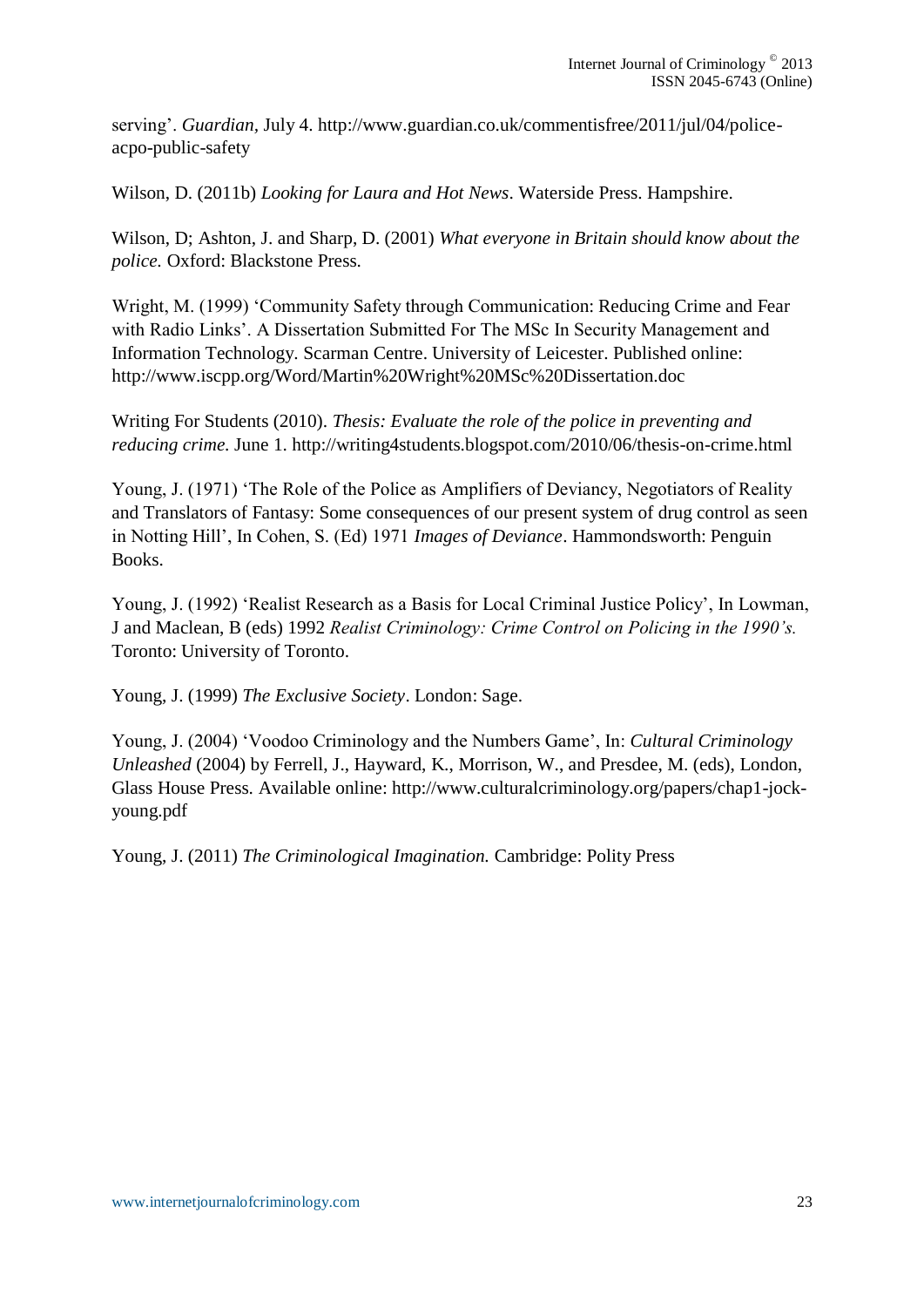This paper was subject open peer review.

**Open Peer Review Comments.**

**Roger Hopkins Burke Chair of the Open Peer Review Process:**

**None of the reviewers have objected to the publication of this paper on academic grounds. There is a general feeling that the paper makes a useful academic contribution to knowledge and I concur with that opinion. There are a few suggestions as to how some ideas might be better developed and a few layout issues regarding a table. But in my judgment this paper is perfectly adequate and fit for purpose. I think that one of the good things about the open peer review process is that it enables the readership to appreciate exactly what reviewers have said about the sort of paper they would like to see. In my personal opinion, as chair of this process, I think that there will always be a difference between a paper that is fit for purpose and what the reviewers would ideally like to see.** 

# **RHB: Nottingham Trent University 14th May 2013**

#### **Reviewer 1 - Academic**

### **The Problem of Zombie Cops in Voodoo Criminology: A 27Year Old Myth about Beat Patrol Policing is Busted**

Open Peer Review for the International Journal of Criminology by Professor Keith Hayward, University of Kent:

#### **Decision**: Publish

**Comments**: This is an insightful and jauntily-written paper that sets out to challenge the old criminological chestnut that a patrolling policeman in London would, on average, only pass within a 100 yards of a residential burglary once every eight years (Clarke and Hough, 1984). In keeping with the criteria of the innovative open review process of the *International Journal of Criminology*, my first task here as reviewer is to deliberate on whether or not the paper has met its stated/core aims, whilst at the same time making a new empirical contribution to the existing literature. Here I think the decision is a fairly straightforward one in that the article clearly succeeds in problematizing – and indeed largely undermining - Clarke and Hough's much-cited and highly influential assertion about the efficacy and cost effectiveness of police beat patrols.

www.internetjournalofcriminology.com 24 Much is made in criminology today of the need for 'evidence-based' policy and 'experimentally-proven cost effectiveness', most of it, of course, coming from crime preventionists, rational choice and risk and resource proponents, and those who lust after a so-called 'experimental criminology'. It is interesting then that a seminal paper associated with crime prevention which continues to be cited as an exemplar of the 'evidence-based research' has been proven here to be deeply flawed; both in terms of its shaky 'pen and paper' mathematics, and its misreading of the on-the-ground realities of police beat practice. By challenging three key underlying premises associated with Clarke and Hough's claim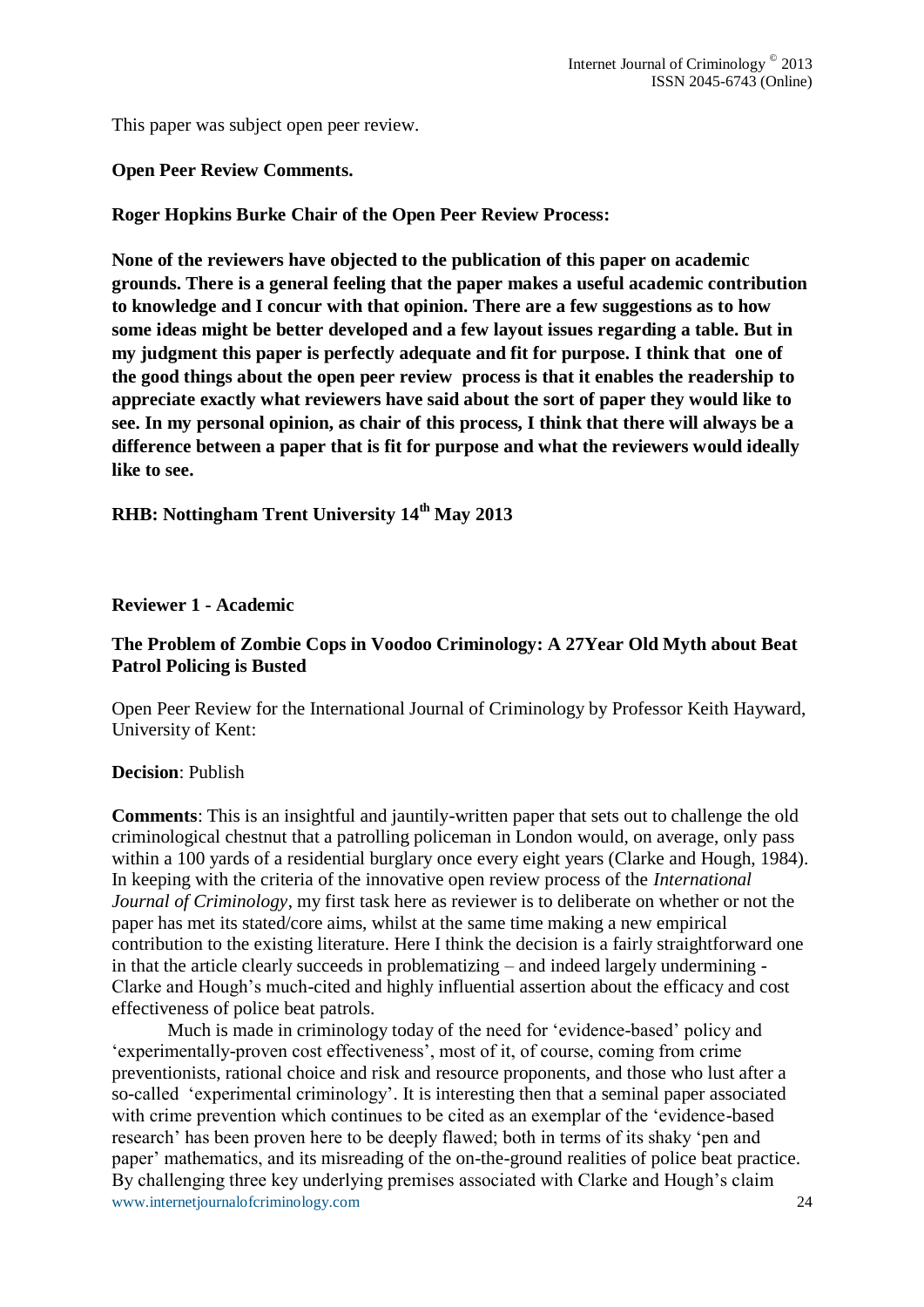(what one might describe here as 'the robotic premise', 'the crime distribution premise', and 'the officer heuristic premise'), Sutton and Hodgson have highlighted the danger of oversimplifying the complex nature of certain criminological concerns – in this case the diverse realities and spatial biographies that (can) constitute everyday police beat patrols. This, of course, will be music to the ears of certain critical and cultural criminologists who worry (sometimes unnecessarily (see Rock, 2011)) that the impetus behind 'evidence led' criminal justice policy might serve to downgrade other forms of qualitative or theoretical inquiry. However, beyond these concerns, Sutton and Hodgson's research serves a second and very important disciplinary function by posing (in stark terms) the fundamental question of what actually constitutes 'evidence' in the evidenced-based approach? In this sense, 'The Problem of Zombie Cops in Voodoo Criminology' should be roundly welcomed by crime prevention and evidence-based proponents.

It is because this paper has such a wide disciplinary appeal that I feel it should be published. (Following the spirit of the open review process I feel it's acceptable to mention that) I recently took part in a lively debate about the various merits and demerits of both the rational choice approach to crime prevention and cultural criminology. One of the conclusions I drew was that: 'no *one* criminological position can or should be valorised over all others. Rather, each has a particular role to play at particular times in particular settings/contexts… The way forward is clearly to foster a discussion (e.g. Hay 2004) about the relationship between rational and (what appears to be) irrational action that acknowledges the mutual effectiveness of *both* "concepts"' (Hayward, 2012: 31). In many ways Sutton and Hodgson's paper is on message with this statement. Specifically, in its assertion that the way forward for future evidenced-based policing scholarship is to afford more attention to both 'theory' and 'research findings'; a middle ground position that is also reflected in the paper's conclusion where an interest in agency and emotions are stressed as a buttress to narrow abstract theorising.

This is not to say, of course, that the paper is not without its problems. Organisationally, I felt the balance between the early sections that attempted to undermine the key premises upon which Clarke and Hough's beat patrol "myth" is based, and the rump of the paper which is concerned with the life of the "myth" and how it has been utilised in criminology, was tipped a little bit too far in favour of the former. Specifically, I felt that a more detailed examination of the (3) premises could have been undertaken, rather than simply allowing established policing studies references to do the heavy lifting. The question of ethnography raised its head towards the end of the article, but was given scant coverage. At one level, this is not a problem - the paper makes no mention of ethnography in its claims or abstract, and certainly I do not wish to suggest that ethnography should replace quantitative criminology, or that ethnography is appropriate in all instances. It is not. However, given that this article seems to want to promote a middle ground position which includes the notion of 'human agency' and 'emotion', perhaps a more fulsome statement could have been included about how one might better embed qualitative research into evidence-based approaches. Finally, a minor quibble, but as a cultural criminologist interested in style, not something I can overlook, I felt that the current title might be a tad overblown (not least since Jock Young's term 'voodoo criminology' is never really introduced or explained in the article). A slight reworking of the rubric might therefore be in order to ensure the article reaches its widest possible audience.

I look forward to seeing the article in print, and in his case reading the other reviewers comments.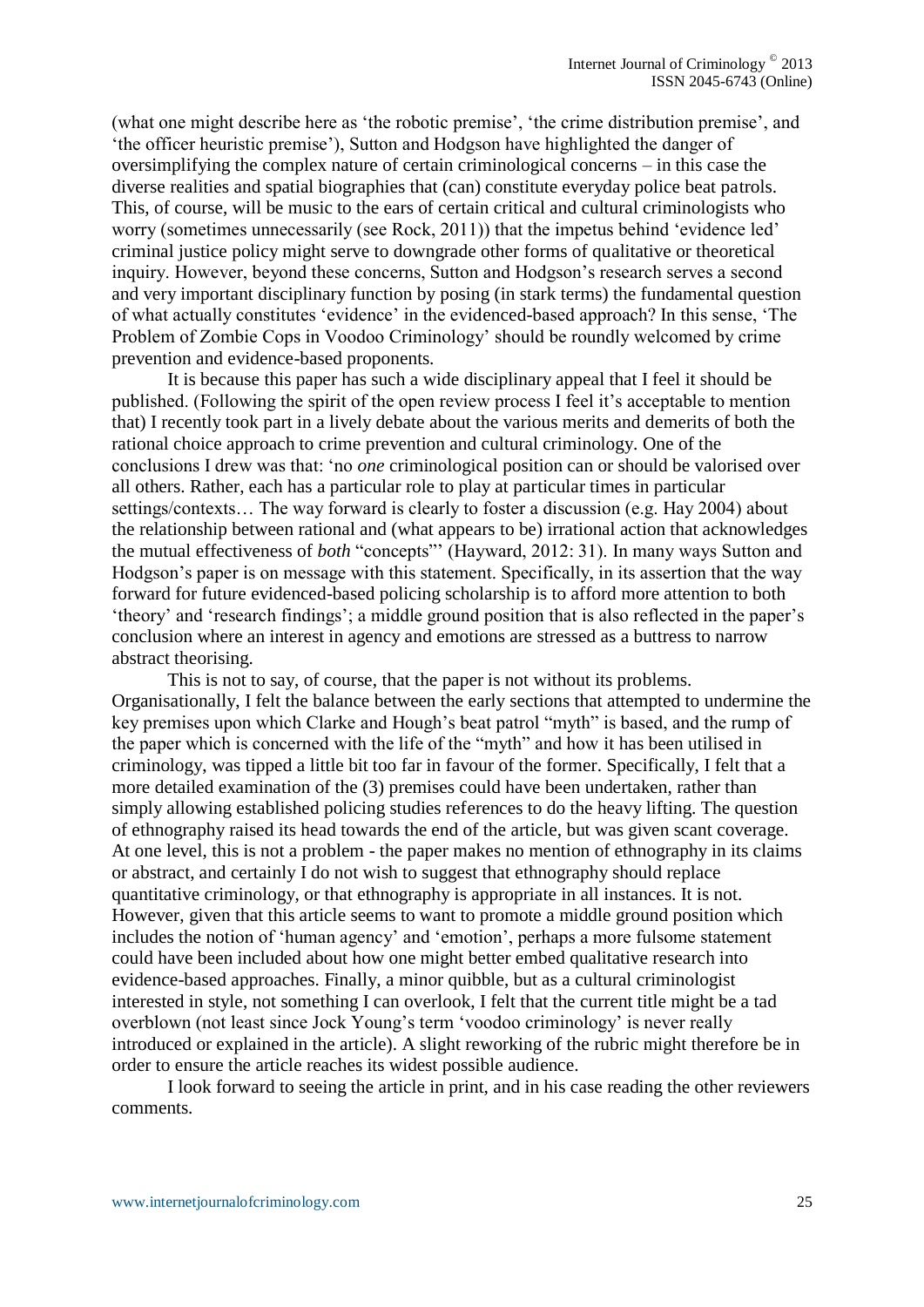#### **References**:

- Clarke, R.V.G and Hough, M (1984) *Crime and Police Effectiveness*, Home Office Research Study No 79. London: HMSO.
- Hay, C (2004) 'Theory, stylized heuristic or self-fulfilling prophecy?: the status of rational choice theory in public administration' *Public Administration*, 82: 1: 39-62
- Hayward, K. J (2012) 'A response to Farrell', *Social Policy and Administration*, 46 (1) pp 21- 34
- Rock, P (2011) 'What have we done?' Trends in criminological theorising', *Acta Criminologica* 24 (1) pp 19-43

#### **Reviewer 2 – Chris Eyre Chief Constable of Nottinghamshire Constabulary**

As a serving senior police officer the paper provides an interesting explanation of the basis of the often quoted conclusion that '...a patrolling policeman in London could expect to pass within 100 yards of a burglary in progress, roughly once every eight years'.

While the passive, undirected patrolling that underpins the conclusion has not been the basis of any policing strategy in any force I have served in, the authors' explanation and analysis of its application in academic research and within public policy statements is enlightening.

Decision: Publish as is.

#### **Reviewer 3. David Simmonds: National Policing Improvement Agency**

The writers present an interesting intellectual problem concerning the widespread use within criminological literature of a claim that routine foot patrol is ineffective based primarily upon an arithmetical calculation put forward by Clarke & Hough in 1984. Rather than positing a research question the writers construct a complex and thoughtful critique of the way the claim came about and the manner in which it has been adopted into the canon and used in the years since initial publication. By confining the paper to the actual model constructed by Clark  $\&$ Hough and not to the broader question of whether foot patrol is effective they have made the subject manageable and engaging. It will be of significant interest across the whole spectrum of criminological inquiry and is also likely to generate interest amongst critical thinkers in other disciplines as an example of how fundamental professional truisms can be based upon inadequate scholarship.

The subject is original in its approach and scope. Apart from web articles by one of the authors there is no published literature dealing with the foundational validity of Clarke & Hough's proposition. It is well researched, drawing upon a wide range of primary sources across a range of sociology, criminology and professional police studies. The paper is well organised, starting out from a stated aim to "challenge the veracity of a widely cited claim..." which it does by robustly undermining three basic premises of the patrol model proposed. There is a comprehensive section dealing with the way in which the claim has passed into the literature and continues to be influential today. The concluding part of the essay muses on the reasons for such enduring academic credulity. It speculates on whether positivist criminology's drive to find scientific certainty in human behaviour may have paved the way for broad acceptance of such a model and culminates in a recommendation for further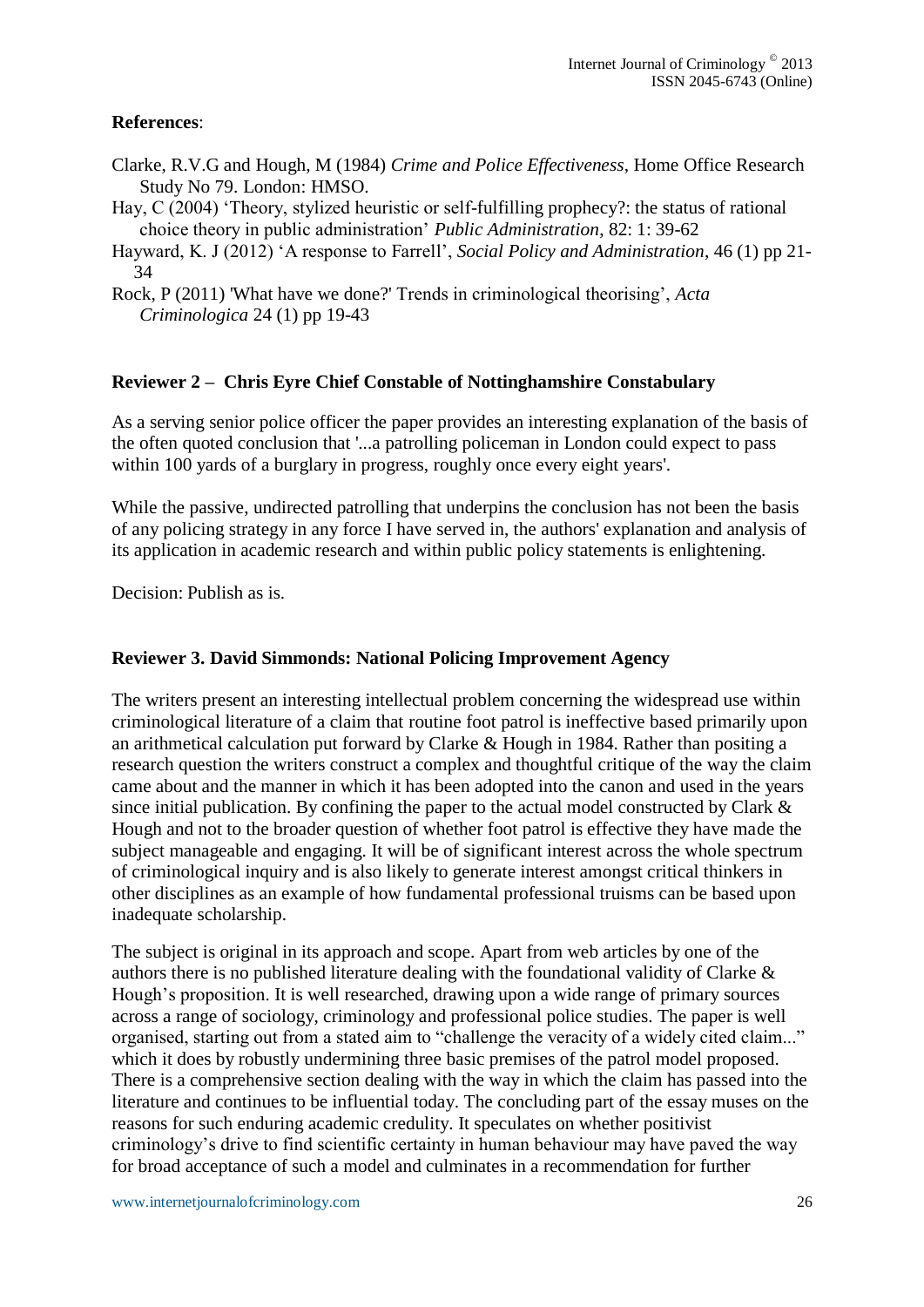research into "why so many of both the criminological left and right believed the myth..." This paper makes a significant contribution to the body of learning about crime but also about the scientific method and intellectual rigour in the social sciences.

On a personal note I found the paper to be extremely interesting and completely engaging. It enunciated many of my own unformulated thoughts and memories about Clarke & Hough's proposal and the impact it had within the police service. I hope it has the same effect on other readers who may be inspired to think and write more about the topic.

The paper is phrased in the terms of "myth-busting." I have some concerns that the terminology may be slightly polemical and alienating. A treatment of the subject that adequately exposes the fallacy of the *100 yard claim* whilst being precise and clinical about the nature and extent of its inadequacy may be more appropriate for a serious journal. The scale of the fallacy they have exposed in this paper does not render the epithet of 'myth' inaccurate but the authors could mitigate this polemic and enhance the credibility of their challenge by incorporating more neutral, commonly used tools of logical or semantic debate. For example, if the assumption is made that Clarke  $&$  Hough started out with a bias against foot patrol it could be argued the *100 yard claim* is a "straw man" argument in which the model of patrol, as understood by its proponents, has been substituted for another poor proxy which is singularly easy to attack. If on the other hand Clarke & Hough are thought to have approached their subject from a neutral position of enquiry then they appear to be guilty of a "category mistake"<sup>2</sup> in attributing ontological similarity to the concept of patrol that police officers actually carry out and the fictitious, arithmetical account of patrol in their model. Of course it would still be open to question whether this category error was the result of ignorance about patrol or mischief.

The assertion that the myth was a significant driver of partnership working "...it played a weighty role in a new joint police and Home Office drive..." needs citation. You mention that it will be difficult to ascertain this so long after the event. However, as it stands that paragraph stands aloof from the rest of the paper in making a point that is not up to proof. It may be simpler and more relevant to prove that, as a result of the *100 yard myth*, the understanding of patrol has changed within the police profession, from crime prevention and detection to reassurance, engagement and partnership problem-solving, possibly driving the move towards Police Community Support Officers now being the main patrol cadre.

The only significant omissions that occurred to me were;

- 1. The absence of any analysis about what could, or should, have been done with the model had proper academic interest or scrutiny been operant. The authors have successfully shown that the academic and police world were remiss in accepting this claim but they have not shown what avenues of enquiry it should have generated and what syntheses might have arisen to inform understanding of patrol.
- 2. The authors' recommendation for further research into academic credulity about this claim is quite correct. However, this would still leave a hole in the literature about the effectiveness of patrol which might leave the myth alive. There should be some kind of challenge to the world of criminology to properly probe the issue of patrol effectiveness. Robust research and a new authoritative study might do more to replace the 100 yard myth than just pointing out 30 years of gullibility.

1

www.internetjournalofcriminology.com 27 2 Ryle, G (1949) *The Concept of Mind*. London. Hutchinson's University Library. Pg 6-7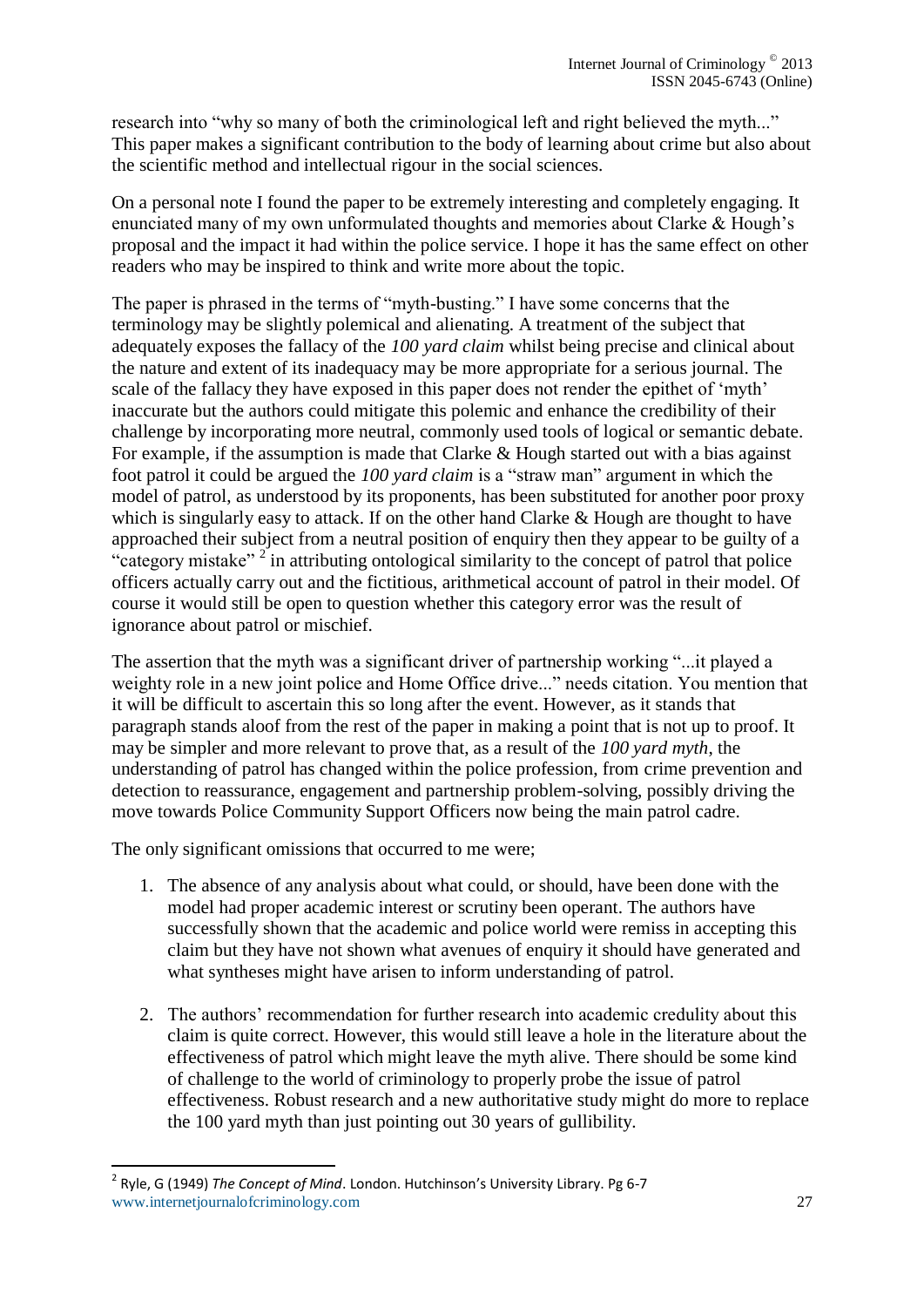It is possible the *100 yard claim* may continue to be used and cited. At least now, however, there will be an authoritative account of its inadequacies, especially regarding the aspects of human contingency and variability, which had been so notably absent. The zombie cops may continue to patrol through the crime literature but they will now be carrying some heavy baggage.

# **Reviewer 4. Tom Ellis: University of Portsmouth (Principle Lecturer)**

### **Review of 'The problem of zombie cops in Voodoo Criminology: Arresting the police patrol** *100 yard myth*

This review has been carried out as a potential discussion enabler with the authors. I have carried it out as the sort of review that I myself would appreciate and expect, ie, in a constructively critical manner that provides considerations for the authors in refining their work prior to publication.

This review confines itself to the key substantive issues I identified and in which, in my opinion, require attention. Minor proofing and stylistic comments will be sent in hard copy to the authors.

Overall, I think that the article has definite merit and a publication about this topic is long overdue. It is the most systematic review so far regarding the progress of what I see a back of an envelope arithmetical calculation (I have suggested using this word instead of 'mathematical' because I think that more clearly reflects reality and rightly downgrades the quality of the myth bases) that has taken on a life of its own within criminological literature, and, in my experience and opinion, has become a cultural meme within criminology. As such, the topic is a very valid and important one that needs to be published as a 'polemic with evidence'.

As ever, there are some key issues which I think require the authors' attention prior to publication. I think there are 3 issues which deserve further consideration and attention to maximise the value of the publication.

**Issue 1:** The article is a sustained critique of the 100 yard myth, and belongs to a polemical tradition that invites reaction and further research. However, to some extent, it needs to produce its own evidence base to do this. This is done mainly through 2 tables and several lists. For the reader, I think it is too long, and there are numerous repetitions, some of which are identified in the hard copy. It is good as a draft, and a necessary stage, but there are structural issues that need attention for a final draft. My gauge for this is whether I would recommend it as reading for other academics and, more so, students. I think an article of 5k words would be sufficient here, more clearly structured around the 3 premises first mentioned and outlined on p.5 of my copy. I also think that your excellent flagging of citation cabals and 'expert in group knowledge signalling ' (Rock, 2005) is much more central to your argument about the myth and should be developed much more here, and not left until p.19

www.internetjournalofcriminology.com 28 Much space could be saved, and the points made more cogently, by better use of Tables/Figures to summarise the key elements. For instance, Table 1 is too basic. There is no justification for using alphabetical order here and I would suggest chronological order would be better , perhaps with lines/shading indicating key time periods. Different columns can also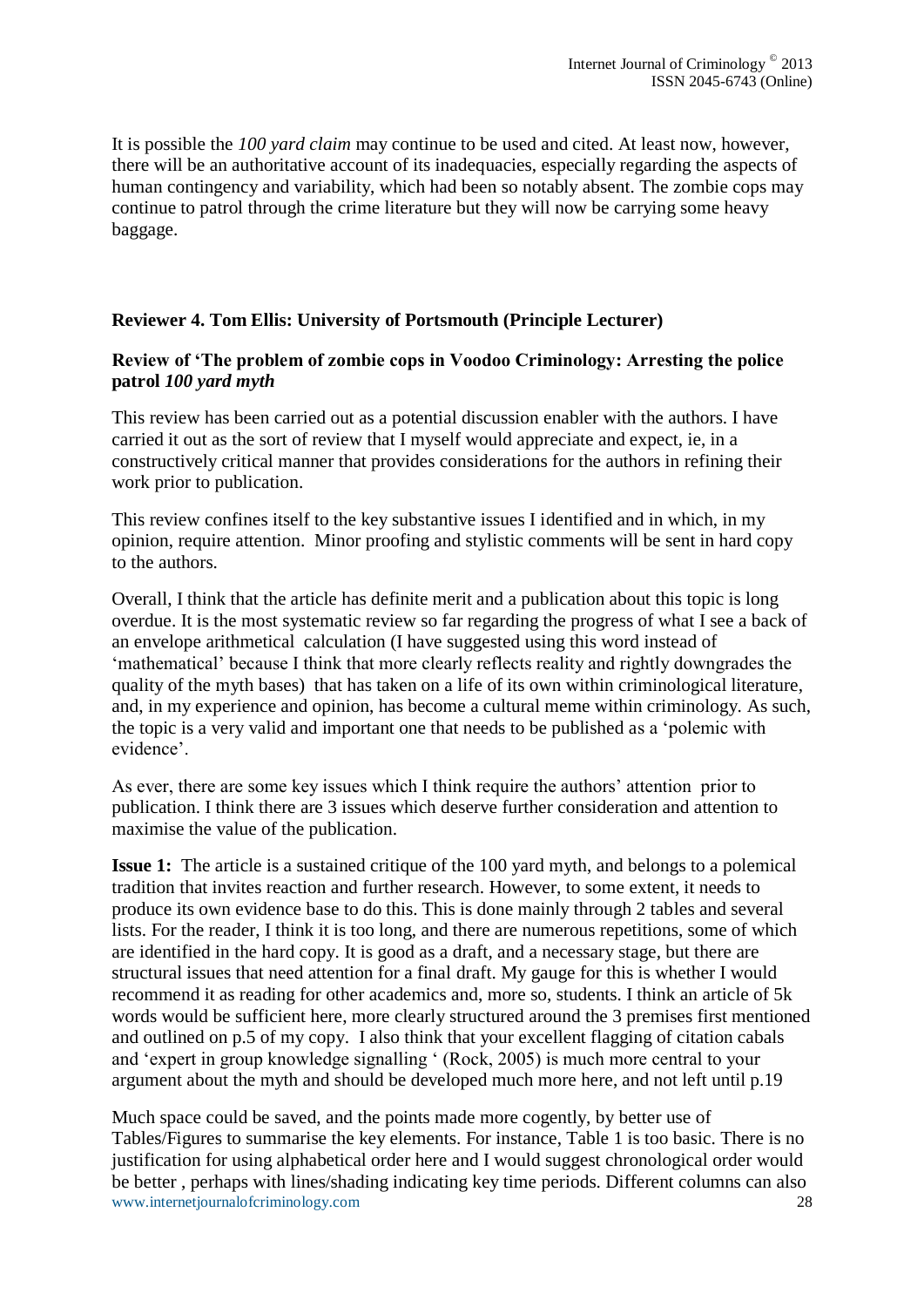be introduced to condense more information in a more useful format for the reader. For instance, page numbers are cited for some but not all – a new column ensures that this information is complete. Similarly, the information immediately after the table needs to be used to add another column in the table about the type of publication. I don't have the full answer here, it needs to be looked at by the authors, but the more you can make your table work in this way, the less the reader is faced with having to trawl through, and back through the text several times, which in not very effective or pleasant to read. The table will give a good reference point, and it leaves the text available to make punchier substantive points about the relevance of the material in the tables. If you apply this point to the 'How the myth is used' section on pp.11-12 of my hard copy, you can see how it will allow you to make your key points in the text much better, without getting bogged down with that level of detail, which is going to be a tough read for all but the very enthusiastic (ie, you won't be getting to those who carry on using the myth though laziness). I have used grids in order to do this, both in summing up concepts and evidence, and all but one reviewer appreciated this approach, which is gaining ground, so I think IJC should be at the forefront. I have attached one of the following 2 articles in which I have used this approach for you to look at and decide for yourselves , but I do think the article needs to be much tighter in this way. The grid approach would improve it and make sure that it is used and cited more.

Jenkins, C. and Ellis, T. (2011) The highway to hooliganism? An evaluation of the impact of combat sport participation on individual criminality. International Journal of Police, Science and Management, Vol. 13 No. 2, 2011, pp. 117–131. DOI: 10.1350/ijps.2011.13.2.234

Ellis, T., Pamment, N., and Lewis, C. (2009). Public Protection in Youth Justice? The Intensive Supervision and Surveillance Programme (ISSP) from the inside. International Journal of Police Science and Management, 11 (4).

(I also think that the tables need to properly situated near their first mention in the text)

Another related issue here is the status of the content of Table 1, which is really the bedrock of the article. I think the statement on p.9 that it is not definitive probably under-represents what you have put together. I think you need to present this more confidently and positively. First, it is obviously the 'most definitive list' so far. I think you should be bold on this and outline how you put it together (the story is always more cohesive when formally written down that it probably seemed what you did it). There is always going to be an element of serendipity etc. here, but I think you could list (in a grid of course) journals years (presumably 1984 to now), key topics, words etc. I think you will have more structure than you think to this. My radical suggestion is that you THEN say that despite this, it is unlikely to be exhaustive and invite readers to submit further examples to a Wiki that you set up in IJC and the table can then be developed as a living document alongside the original article! To me, that is using a web-based journal to its full potential? But what do I know!

Back to the Table 1 again, on reading the large quotation on p.10 of my hard copy that ends with Kelling et al, 1974, it got me thinking about other evidence. Table 1 does not inform the reader whether the myth is used on its own as the sole citation for evidence of the myth, or whether other evidence is brought to bear, and whether this other 'evidence' is based on real research. This brings me on to issue 2

www.internetjournalofcriminology.com 29 **Issue 2:** There is little reference to other evidence that might support the myth and my real problem is constituting the notion of the zombie cop by referring to real cops who are actually, through police culture, not robots. In a nutshell. The article seems to be suggesting that studies of police culture show that real cops aren't zombies and will studiously and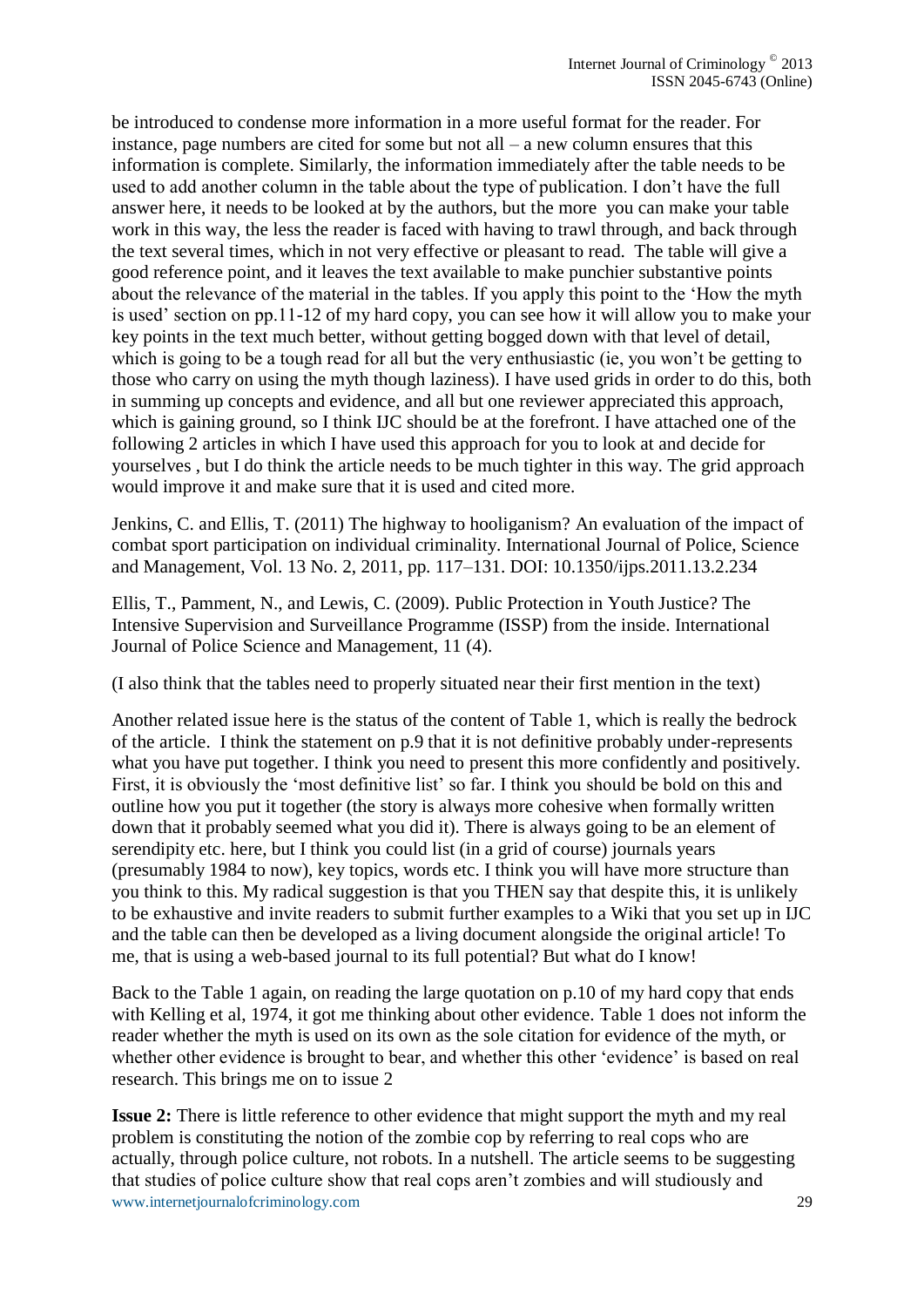steadfastly have their own knowledge about their area and will use this to be more effective in catching a burglar, or in just deterring them. I find this very problematic and I wonder if the article really needs to take this on, rather than just ensure that readers understand how pervasive and unevidenced the myth is.

The first problem is that you aren't dealing with the issue that Kelling et al might be right, or do you go back and criticise their evidence, and the similar studies that show that reducing police/redundancies doesn't increase crime – there are plenty of them?

The second is that the literature shows that officers as a group and a culture often do not value patrol, or by extension, service to the public. My reading of the literature is more cynical (realistic?). There is Manning's 'shit work' but Bittner, Skolnick, Punch and many others onward show how this is a likely occupational attitude. Diary of a Police Officer and many activity analyses show that the police have little time for active self-initiated patrol (it is mostly not in big enough chunks of time) and when they do, they don't want it. They also don't get assigned to the same beat over time and don't build up a picture of where to focus on (there may be exceptions but these are usually time limited like the Kirkholt Burglary Project – and the back story there is that they brought in hand picked officers and got rid of the deadwood). If they do focus on particular spots, it is often shops and houses where they get free tea, food etc., not really where the crime is. This is oversimplifying, but so is the article I think. I do not think it is feasible to oppose the myth with the idea that police officers, if left to their own devices, will be better by default. The underlying proposition is that managerialist attempts to control officers' time are wrong (woolly?) headed, and that the whole 'policing by objectives' attempt to target patrol more effectively was too. But this approach was there from the beginning. Police boxes were there to ensure officers bothered to patrol.

The idea that officers are queuing up to get out on the streets and would cause a stampede if only they were allowed to is surely another myth? The fact that they don't do much patrolling is documented well in the formation of PCSOs and there is no mention of their role in patrolling and public reassurance. They probably aren't zombies and they probably do more policing by objectives than the 'real' police ever did, though the odd one is caught frequenting a brothel (hot spot) when they are on patrol. Too much to bite on here for the article, but I hope that has given some food for thought in terms of the seemingly Dixon of Dock Green copper that I think the article in its current form suggests.

The other crucial element here is that you are using Westwood, through Adlam and Villiers, to support the ideas that officers naturally pick on the right 'places'. This ignores the well established notion of 'police property' and the subsequent creation of hot spots of crime by simply picking on the people that they think should be picked on and raising the recorded crime there. This is in Reiner's chapters of the Oxford handbook and Bowling and Phillips also cover the modern phenomenon, with a racial bias, of over being over-policed and underprotetected. You find the crime hot spots you want to find, and the development of NIM took account of this idea – picking on young black men in nice cars in St Paul's or Brixton when there haven't been any reported issues related to this is now supposed to be justified. Just one example of letting officers decide for themselves.

**Issue 3:** Toward the end of the article, and not as a theme throughout, you draw in what I think are 2 quite contradictory arguments. First, you use Jock Young to complain about positivistic thinking, but you then rely heavily on developing an 'evidence-based' approach which is an anathema to so called anti-positivists in general, and Jock in particular.